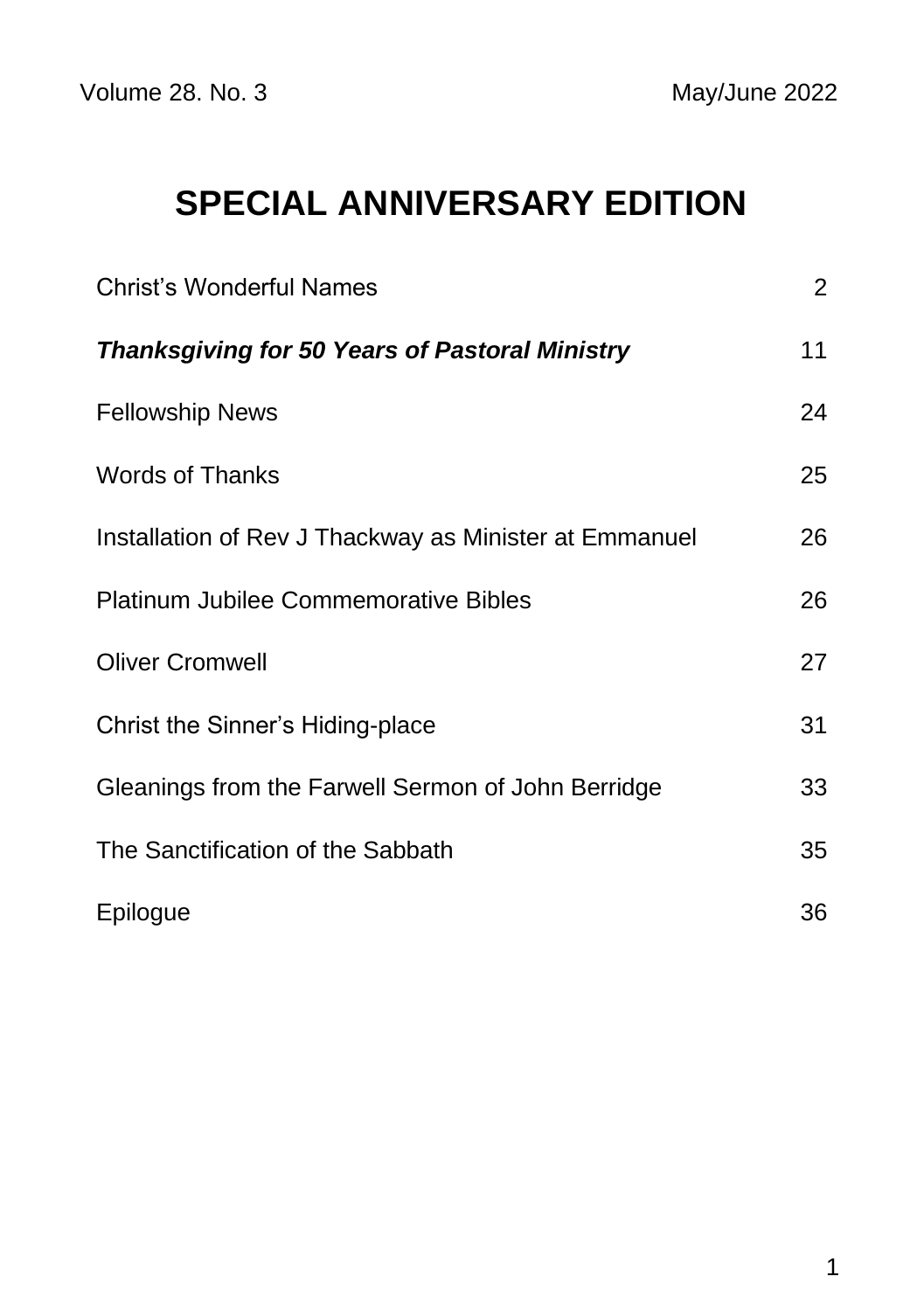# **CHRIST'S WONDERFUL NAMES**

### **Malcolm Watts**

Our Lord Jesus Christ is called by many names and titles in the Bible. William Goode, a minister of the last century, wrote six large volumes of sermons on 155 of these names. In his 'Self-Interpreting Bible', John Brown of Haddington listed 208 of them. More recently, T.C. Horton of the Bible Institute, Los Angeles, collected together as many as 365. No doubt there are even more to be found within the Bible's sacred pages.

It is possible to become so familiar with these names that we fail to recognise their great importance and significance. In this article we will take another look at just five of the most common.

### **God**

No truth of the Bible is more clearly revealed than that of the true and proper Deity of the Lord Jesus Christ. In a number of places He is expressly called 'God'. Isaiah, the prophet, declares that the coming Saviour, miraculously born, would bear the name 'Emmanuel', '*God with us*' (Is 7:14; cf. Matt 1:21). Later, he predicts that this child-deliverer would be justly called '*the mighty God*', a title indicating ultimate deity (Is 9:6; cf. 10:21; Deut. 10:17; Jer. 32:18); and he further reveals that, one day, in the desert part of the land, someone (a reference to John the Baptist) will appear as an herald to announce the arrival of the Christ as 'the Lord' (Jehovah) and '*our God*' (Is 40:3; cf. Matt 3:1-3).

Divine names are also given to him in the New Testament. As 'the Word', God's self-revelation, He is authoritatively identified as '*God*' (Jn. 1:1; cf. 1:14). He Himself claimed, of course, to be '*equal with God*' (Jn. 5:18) and Thomas, one of his disciples, addressed Him with the words, 'My Lord and *my God*' (Jn. 20:28). As for the apostle Paul, he does not hesitate to assert Christ's essential deity, saying that 'Christ Jesus came, who is over all, *God blessed for ever*' (Rom 9:5) and '*God was manifest in the flesh*' (1 Tim. 3:16).

Other references to his deity include the following: '*God our Saviour*' (Titus 1:3), '*the great God and our Saviour*, Jesus Christ' (2:13), '*God and our Saviour*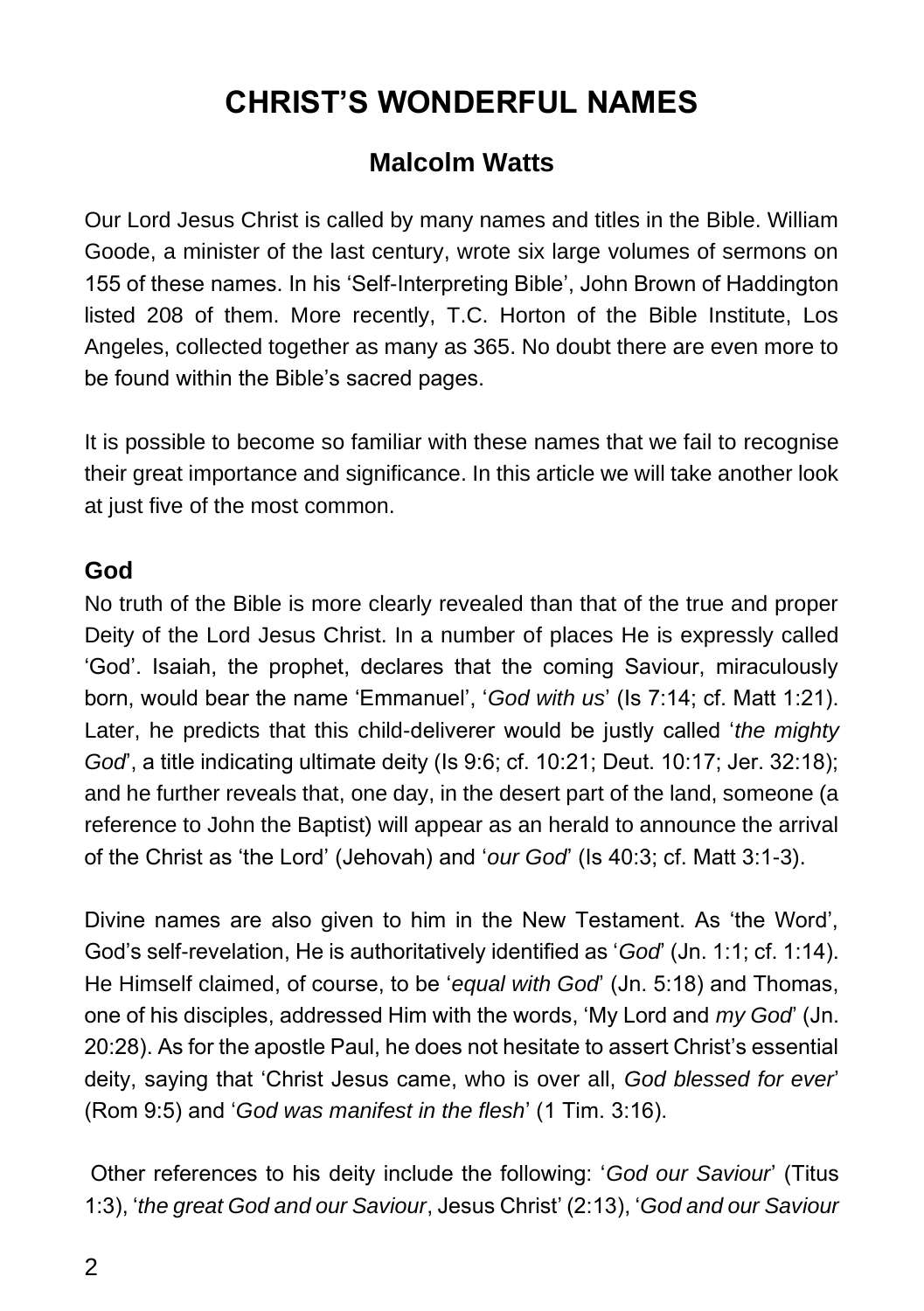Jesus Christ' (2 Pet. 1:1), '*the true God* and eternal life' (1 Jn. 5:20), and '*the only wise God* our Saviour' (Jude 25). Although some may deny it, this truth stands as the central doctrine of our Christian Faith.

Since Christ is God, there is about him an infinite dignity. Seeing 'the light of the knowledge of *the glory of God* in the face of Jesus Christ' (2 Cor. 4:6), men's hearts are profoundly affected and brought to a holy awe and reverence of him. When Isaiah saw him (in pre-incarnate form), worshipped and adored by exalted seraphim, it was more than he could endure, and he cried out, 'Woe is me! For I am undone…Mine eyes have seen the King, the Lord of hosts' (Is. 6:5; cf. Jn. 12:41). Similarly, when the apostle John beheld Him, he received such impressions of his divine excellence that he fell prostrate and motionless before him. 'When I saw him', he writes, 'I fell at his feet as dead' (Rev 1:17). There can be no doubt that as God, Christ deserves this profound respect. He should be worshipped and adored. He should also be obeyed.

The fact that God, in the person of Christ, found it necessary to come into this world suggests that men and women were in some kind of trouble or danger. The fact is, they had broken the Moral Law (summed up in the Ten Commandments), and, as a result, were subject to its severe penalty of everlasting punishment; but God, in his great mercy, came to their rescue, prepared himself to take the place of sinners and to suffer their dreadful judgment. This is the Christian Gospel: 'God commendeth his love towards us, in that, while we were yet sinners, Christ died for us' (Rom. 5:8).

When he became man, the great thought of his heart was to bring his people to himself, that they might enjoy his grace in this world and his glory in the world to come. As for this world, he says, 'Lo, I am with you always…' (Matt 28:20); and as for the next, he says, 'thou shalt be with me in Paradise' (Lk. 23:43). What a glorious prospect for believers! 'So shall we ever be with the Lord' (1 Thess. 4:17).

### **Son**

The Lord Jesus is often referred to as the 'Son'. In Scripture, while others – angels and men - are called 'sons' (Job 38:6; Rom. 8:14-17), Christ is identified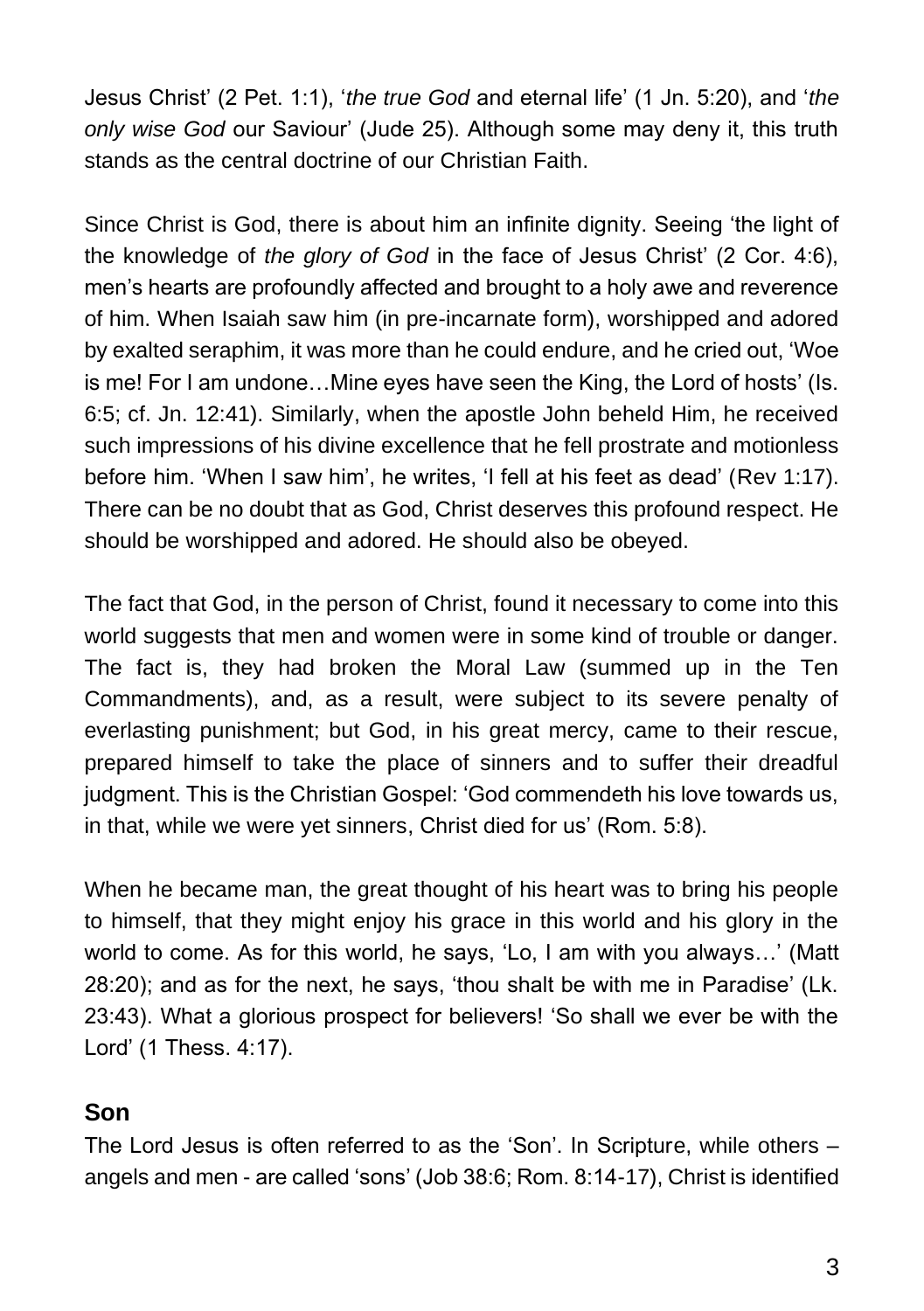as the Son in a sense far beyond that in which it is applicable to any other (Jn 8:36; Heb. 1:8; 1 Jn. 5:12).

Scripture speaks of him particularly as 'the Son of God', but it also speaks of him as 'the Son of Man' and 'the Son of David'.

He is *the Son of God*. He is described as God's own Son, his *only* Son, his *only begotten* Son (Rom. 8:32; 1 Jn. 4:9), names which imply that he has the same nature as the Father and that he is one with the Father in being, essence, and perfection. On one occasion, when our Lord used the expression '*My Father*', even the Jews perceived that, in saying that he was God's Son in this unique sense, he was, in effect, claiming to be God as the Father is God. '*The Jews sought the more to kill him*', we read, because he had '*said that God was his Father, making himself equal with God*' (Jn 5:17,18). On another occasion, He actually asserted his essential unity with the Father, saying, '*I and my Father are one* (that is, one in nature)' (Jn. 10:30) and, again, incensed Jews tried to stone him on the ground of '*blasphemy*', because, they said, '*thou, being a man, makest thyself God*' (10:31-33).

The importance of this truth lies in the fact that God the Son alone could save us from perishing. Only God could make a sufficiently valuable sacrifice (Eph. 5:2; Heb. 10:5-7); only He could bear the terrible guilt and judgment for so many sins (Mk. 14:33,34; Lk. 22:44); and only He could triumph over death, the grave, and hell itself, so that we might be brought to everlasting life (1 Cor. 15:56,57; Col 2:15). Is it any wonder that Scripture describes him as '*the great God and our Saviour Jesus Christ'* (Titus 2:13)?

He is also, however, *the Son of Man*. This name occurs over 80 times in the Gospels and it is practically always found on the lips of Christ himself (the only exceptions being when others quote him, Jn. 12:34 (twice) and Lk. 24:7). Christ used this name more than he did any other. '*The Son of man* hath not where to lay his head' (Matt. 8:20); '*The Son of man* must suffer many things…and be killed' (Mk. 8:31); '*The Son of man* is come to seek and to save that which is lost' (Lk. 19:10). Now just as 'Son of God' denotes identity of nature with God, so 'Son of man' denotes *identity of nature with man*. Long promised as '*the seed of the woman*' (Gen 3:15), He was eventually '*conceived*' in the virgin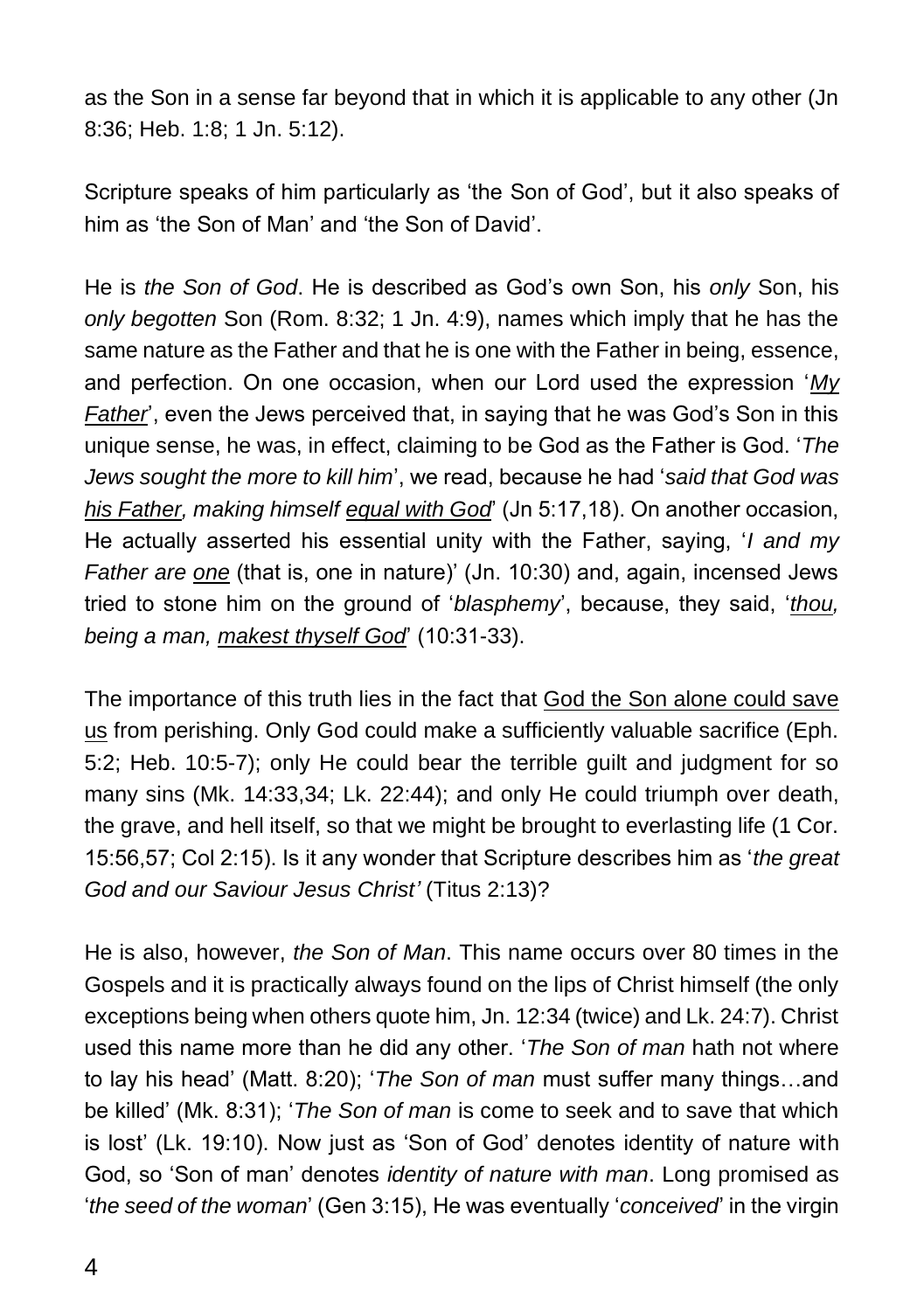Mary and became '*the fruit of (her) womb*' (Lk. 1:31,42). He became a partner with us in '*flesh and blood*' (Heb. 2:14). He was 'found in fashion as *a man*' (Phil. 2:8).

This is undoubtedly true, but He was not just a man among men. He was '*the* Son of man', in the sense that he was a covenant Head and Representative. Adam had once been given this role, but he miserably failed and brought the whole race to ruin. 'In Adam all die' (1 Cor. 15:22). But he was the 'figure of him that was to come' (Rom 5:14). Adam was only 'the first man': '*the second man* is the Lord from heaven' (1 Cor. 15:45). 'Christ', observed Alexander Patterson, 'cannot be called *the second man* in any other sense than as he is the federal (covenant) head of his spiritual offspring, as Adam was of his natural posterity'. Jesus Christ was set apart on behalf of his people. He became legally one with us. He acted for us. 'Therefore as by the offence of one judgment came upon all men to condemnation; even so by the righteousness of *one* the free gift came upon all men unto justification of life' (Rom 5:18).

So why did the Lord become the Son of man? It was in order that, as a Representative, He might discharge our responsibilities in life and in death. As Son of man, therefore, He appeared in a holy human nature (Lk. 1:35; Heb. 7:26), yielded a complete and perfect obedience (Rom 5:19; Phil 2:8), and suffered a cursed and agonising death (Gal. 3:13; 1 Pet 2:24). Only as 'the man' could he have done these things. And, remember, it was only as 'the man' that He could be a compassionate and sympathising Saviour, having experienced for Himself our human weakness, temptations, and sufferings (Heb. 2:17,18; 4:15,16). For these reasons, then, God's Son was '*made of a woman, made under the law' – 'to redeem (or, save) them that are under the law…*' (Gal. 4:4,5).

One further name which deserves comment in this connection is *the Son of David*. Many Old Testament scriptures taught that the promised Saviour would be of Davidic descent (2 Sam. 7:12,13; Is. 9:7; Jer. 23:5) and those scriptures found wonderful fulfilment in Christ, whose genealogy could be traced back to David (Lk. 3) and who was therefore 'made of the seed of David according to the flesh' (Rom. 1:3). Hence, we find that during his public ministry our Lord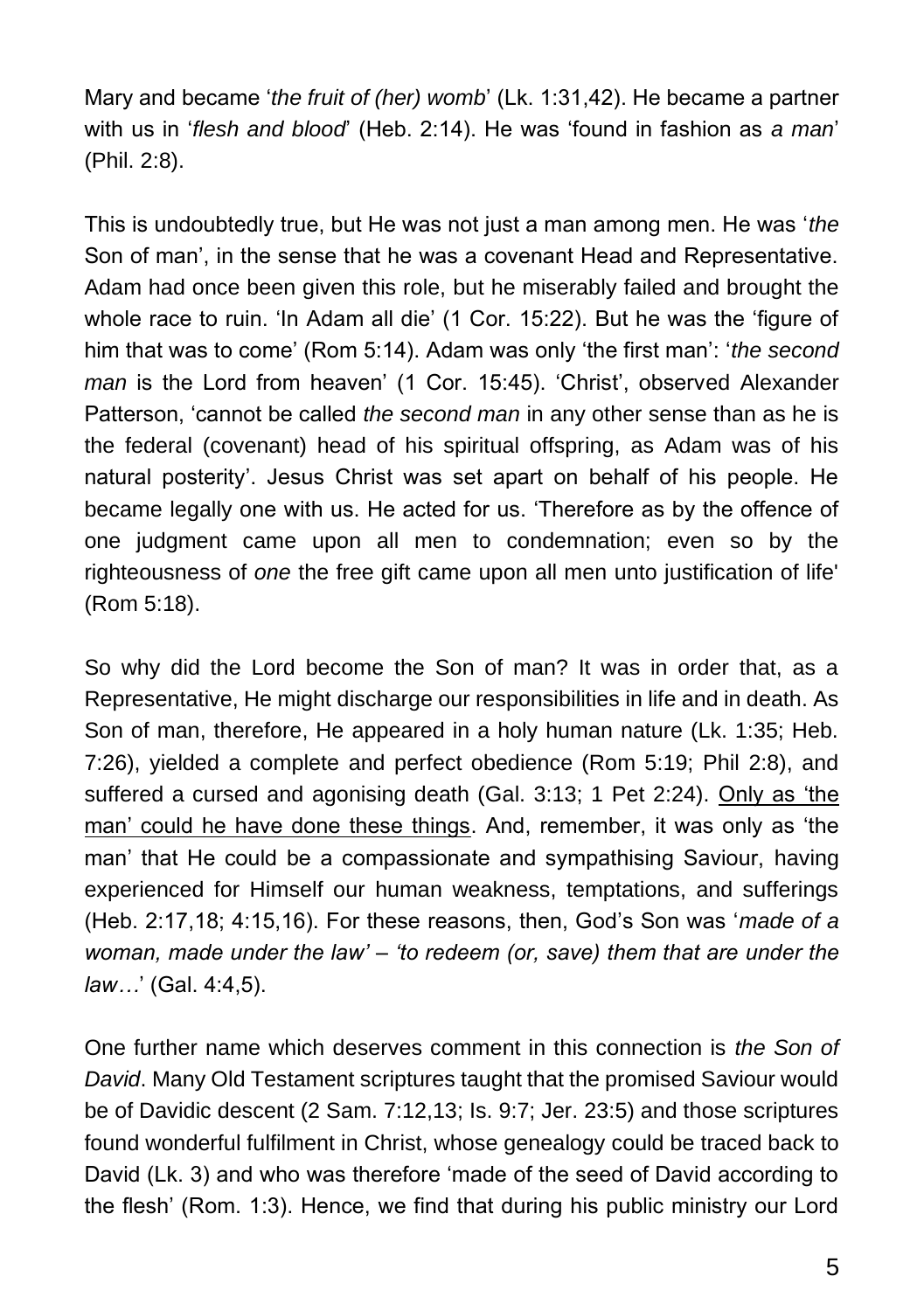was often addressed in this way. At one point, two blind men followed Him, shouting out, '*Thou Son of David* have mercy on us' (Matt. 9:27); and, on entering Jerusalem at the end of his life, He was surrounded with cries of '*Hosanna (lit., save now) to the son of David*' (Matt. 21:9).

What did it signify? It meant that like David before Him, Christ was a great King with a great kingdom. If sinners would only receive him and become his subjects, he would welcome them into his present kingdom of grace (Matt 6:33) and promise them a place one day in his future kingdom of glory. 'Lord', said the dying thief, 'remember me when thou comest into thy kingdom'. Our Saviour replied, 'Verily, I say unto thee, Today shalt thou be with me in paradise' (Lk. 23:43). 'For so an entrance shalt be ministered unto you abundantly into *the everlasting kingdom of our Lord and Saviour Jesus Christ*' (2 Pet. 1:11).

### **Christ**

In the Old Testament, the official name for the coming Deliverer was 'Messiah'. It occurs over 40 times and, although generally translated in our Version, the actual name 'Messiah' occurs twice in the book of Daniel (9:25,26). The corresponding word in the New Testament is 'Christ', a word which can be found more than 560 times. Now both Messiah and Christ mean the same thing: 'the Anointed'. What does that signify?

Clearly, it refers to the fact that, in former times, certain persons were anointed to office with material oil, symbolising the influence and virtue of the Holy Spirit. The persons so anointed were prophets, priests, and kings. God spoke to Elijah, for example, and told him: 'Elisha the son of Shaphat of Abelmeholah shalt thou *anoint to be prophet* in thy room' (1 Kgs. 19:16). In a similar way, he spoke to Moses, saying, 'Thou shalt *anoint Aaron and his sons*, and consecrate them, that they may minister to me *in the priest's office* (Exod. 30:20). And He spoke to Samuel, in the presence of David, saying: "Arise, *anoint* him (as King); for this is he" (1 Sam. 16:12 cf. 2 Sam. 2:4; 5:3).

Now, the Lord Jesus was anointed by the Spirit (Matt. 3:16,17; Lk. 4:18; Jn. 3:34; Acts 4:27;10:38) that he might minister in the three offices of *Prophet, Priest,* and *King*.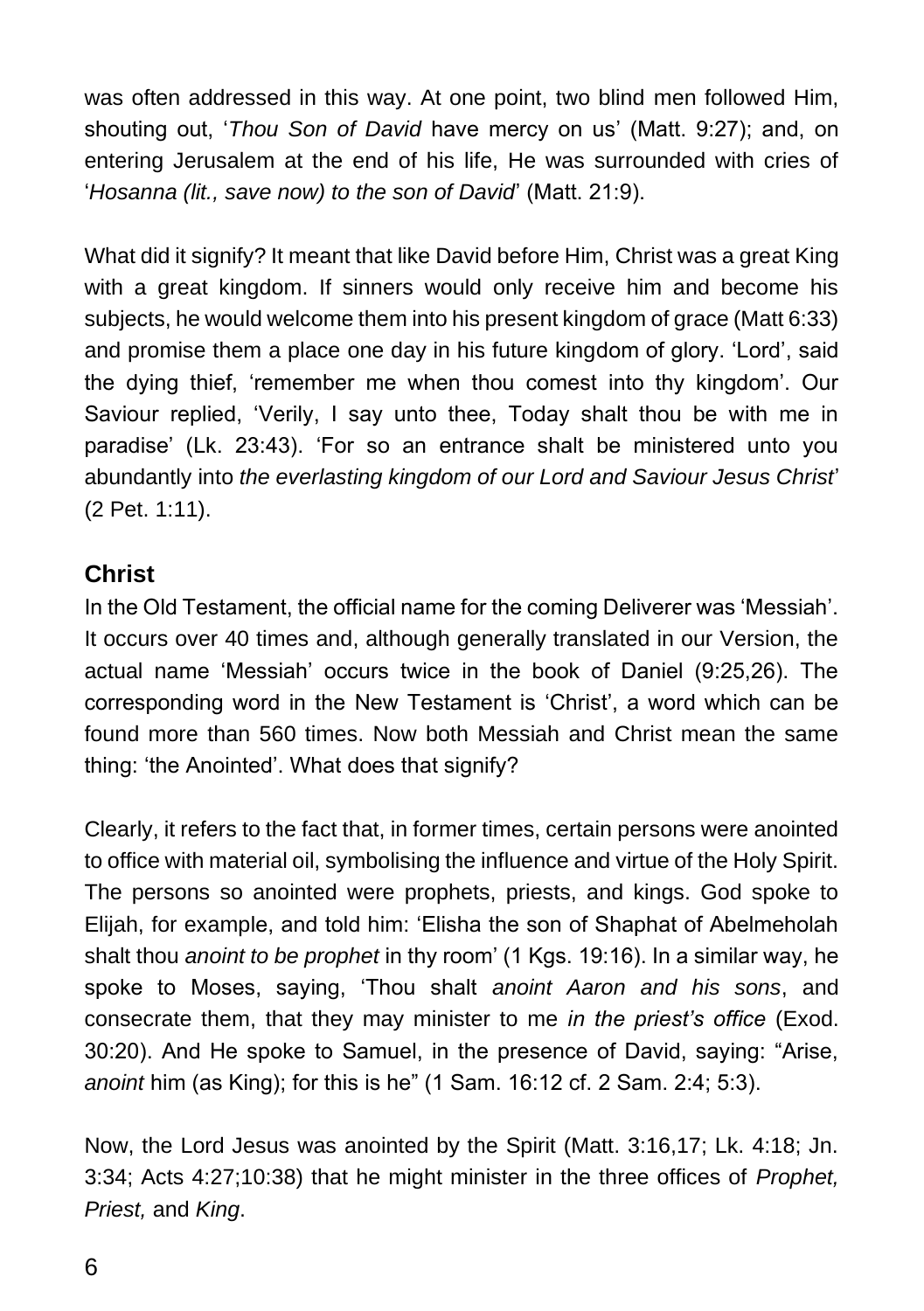As *Prophet* (Jn. 6:14; Acts 3:22-24), He is able to speak for God with absolute authority. While in this world, He did this *immediately*, in His own person (Mk. 1:15; Heb. 2:3), but now he does it mediately, through His ministers (Matt. 28:19; Eph. 4:11,12). Furthermore, in addition to both these forms of *external* teaching, there is his *internal* teaching through the Holy Spirit. He is able to open men's understandings, so that we see the beauty and feel the power of divine truth (Lk. 24:45).

What then does Christ teach us? He teaches us the truth about man, that a sinful nature is within him, the source of all known corruption. 'Out of the heart', Jesus once said, 'proceed evil thoughts' (Matt. 15:19). He teaches us the truth about the Law, declaring that God, as Creator and Governor, has given to man a perfect, unalterable, and perpetually binding rule for obedience. In His words, 'It is easier for heaven and earth to pass, than one tittle of the law to fail' (Lk. 16:17). And, in particular, he teaches the truth about the way of salvation. Even though all are sinners, condemned by the Law, God has not left us to perish in our misery but has sent His Son to lay down his life as a ransom for many, and 'he that believeth on the Son hath everlasting life' (Jn. 3:36).

As *Priest* (Ps. 110:4; Heb. 4:14), he deals with an offended God on behalf of guilty sinners, in order to effect a real and lasting reconciliation. Since God is a righteous Governor and men are rebellious creatures, someone was required to meet all the legal claims standing out against them. Accordingly, '*Christ was once offered* to bear the sins of many' (Heb. 9:26). He gave up his body, to be spat at, struck with fists, crowned with thorns, nailed to the cross, and pierced with the spear (Heb. 10:10). He also gave up his soul, declaring that it was 'troubled' and 'exceeding sorrowful, even unto death' (cf. Is. 53:10,11). Thus, his whole person was offered up as an all-sufficient sacrifice; and only through him, and what he has done, can sinners draw near to God. We have 'boldness to enter into the holiest by the blood of Jesus' (Heb. 10:19).

The other part of Christ's priestly office is to 'make *intercession* for us' (Rom. 8:34; Heb. 7:25). This is not to be understood as supplication (which would be beneath His present dignity), but rather in terms of His appearing before God the Father, with all the merit of his sacrifice, in order to secure and bestow the benefits of His redemption (Heb. 9:24; 12:24; Rev 5:6). As long as Christ is in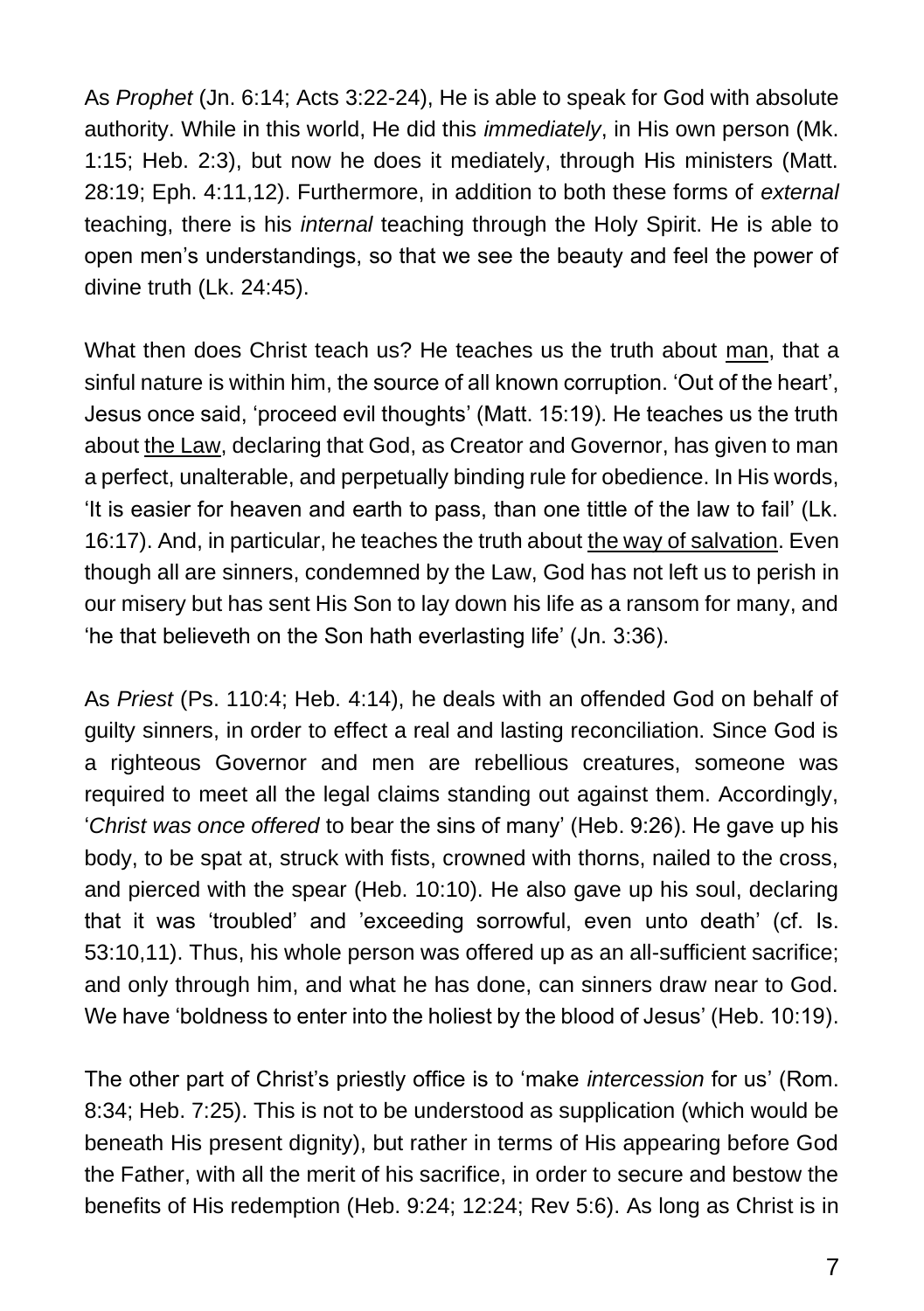the Glory, God will grant us all manner of blessings and receive our worship, praises, and prayers.

As *King* (Ps. 2:6; Lk. 1:32), He changes men's hearts by the power of His grace and constrains them to yield to Him. 'Thy people shall be willing in the day of thy power' (Ps. 110:3). Once brought to faith in him, he rules them by his Word (Exod. 20:3-18; 1 Cor 9:21) and defends them from all evil (Ps. 89:18; Jn. 10:28) until, at last, they find a place in the eternal kingdom. 'The Lord shall deliver me from every evil work, and will preserve me unto his heavenly kingdom' (2 Tim. 4:18). So, in the King's care and keeping, believers are absolutely and eternally safe.

#### **Jesus**

Our Lord's personal name was '*Jesus*'. Literally it means '*Jehovah* (is our) *salvation*'. According to the Gospel of Matthew, it was an angel who announced that this was to be the name for the Son of God. 'Thou shalt call his name Jesus', the angel said to Joseph, 'for *he shall save* his people from their sins' (Matt. 1:21).

That name – 'Jehovah is our salvation' – implies some kind of danger. Since all had sinned, the Law denounced a terrible sentence against us. Condemned to a state of separation from God and to dreadful suffering and sorrow, we were totally helpless and quite unable to rescue ourselves. That is what the Bible means when it speaks of us as being '*without strength*' (Rom. 5:6). Nor was it possible for a friend or relative to effect our deliverance. As sinners, they all had to face the same judgment. '*None of them can by any means redeem his brother, nor give to God a ransom for him*' (Ps. 49:7).

Although it appeared that we are facing a dark eternity, without a single ray of hope, the Gospel proclaims that *God* has become *our Saviour*. '*This is a faithful saying, and worthy of all acceptation, that Christ Jesus came into the world to save sinners…*' (1Tim. 1:15).

Now, Christ is able to save. As the Mighty God, He was, in every respect, capable of performing the great work of redemption. 'I looked', he says, 'and there was none to help; and I wondered that there was none to uphold: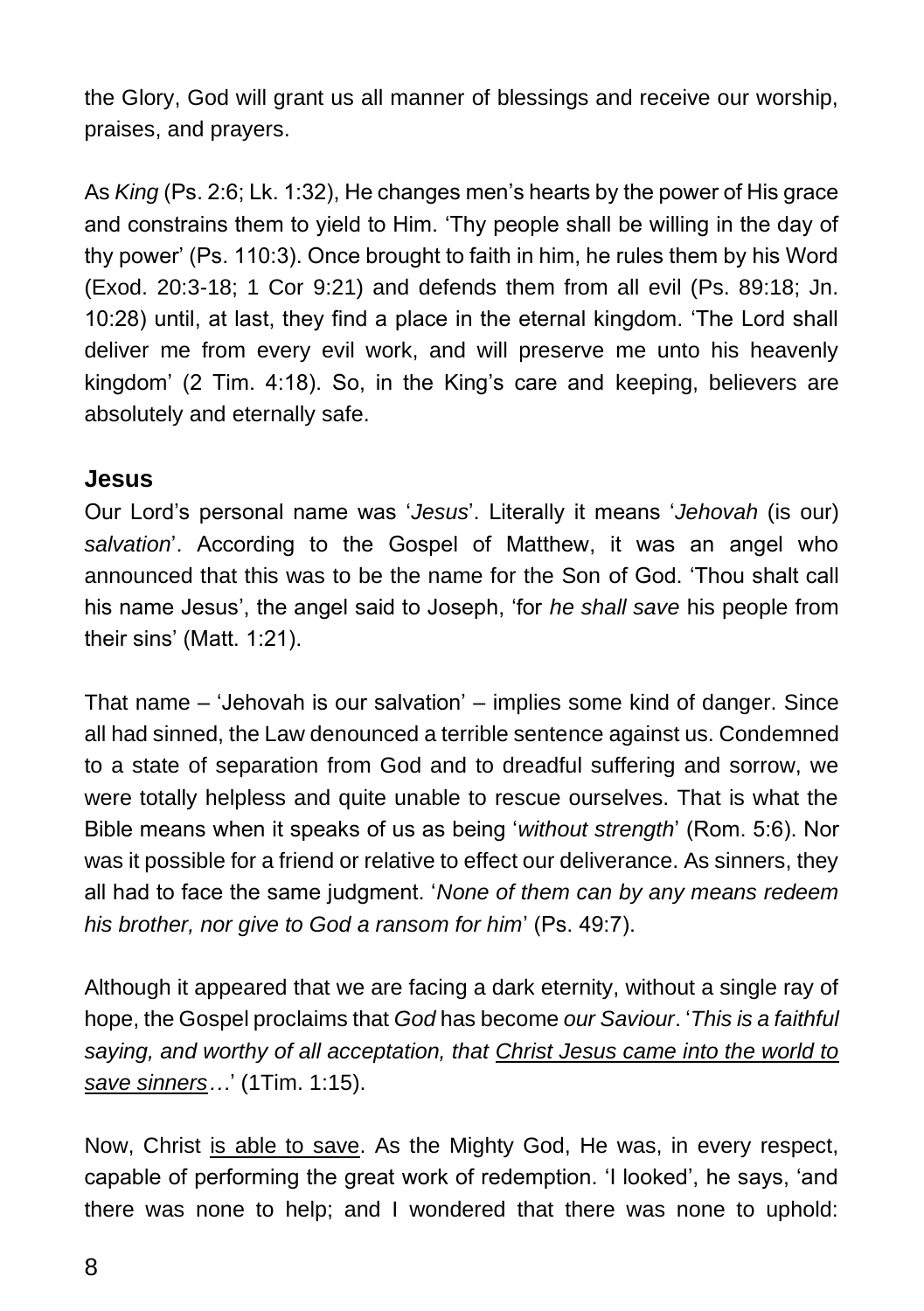therefore mine own arm brought salvation unto me' (Is. 63:5; cf. 59:16). No mere man could have saved us. Only God could have done it. And 'God was in Christ reconciling the world unto himself' (2 Cor. 5:19). Redemption being now accomplished, he is '*able to save*' and, furthermore, '*able to keep*' (Heb. 7:25; Jude 24).

He is also willing to save. Who can doubt his willingness? Think how He bore his cross up the steep ascent to Calvary, how He let them fix and suspend Him on it, and how He endured externally and internally all that sin deserved. Willing? Of course, He is willing! If sinners, awakened to a sense of their guilt and danger, turn to Him and trust in Him, He will receive them as His people and save them by His grace. We have his word for it. '*Him that cometh to me, I will in no wise cast out*' (Jn. 6:37).

He is even ready to save. That is exactly what the Bible says: '*The Lord (is) ready to save*' (Is. 38:20; cf. Neh. 9:17). Perhaps you feel a complete failure; perhaps you are ashamed of what you have done; or perhaps you have become almost desperate in your search for rest and peace. Why don't you call upon Christ and entrust yourself to Him? Only He can meet the deepest need of the human heart. 'Then shalt thou call, and the Lord shall answer; thou shalt cry, and he shall say, Here am I' (Is 58:9). He is ready to save. The question is: Are you ready to call upon him?

### **Lord**

The term 'Lord' often occurs in the New Testament. Although it can simply denote an important person, like a Roman Emperor, (Acts 25:26), it is often used religiously as an equivalent for 'God' (as in the title 'Lord God Almighty', Rev 16:7). In this latter sense it is often used as a designation of Jesus Christ. Hence the apostle Paul's reference to '*the princes of this world*' who '*crucified the Lord of glory*' (1 Cor. 2:8).

The title 'Lord' implies infinite power and authority; and Jesus Christ declares of himself, '*the Son of Man is Lord*' (Mk. 2:28). This is not so much the lordship which belongs to him as God, but his mediatorial lordship, conferred upon him as the God-man and our Saviour. In this respect, he is '*Lord of all*' (Acts 10:36). Furthermore, this title is expressive of the honour and glory which are always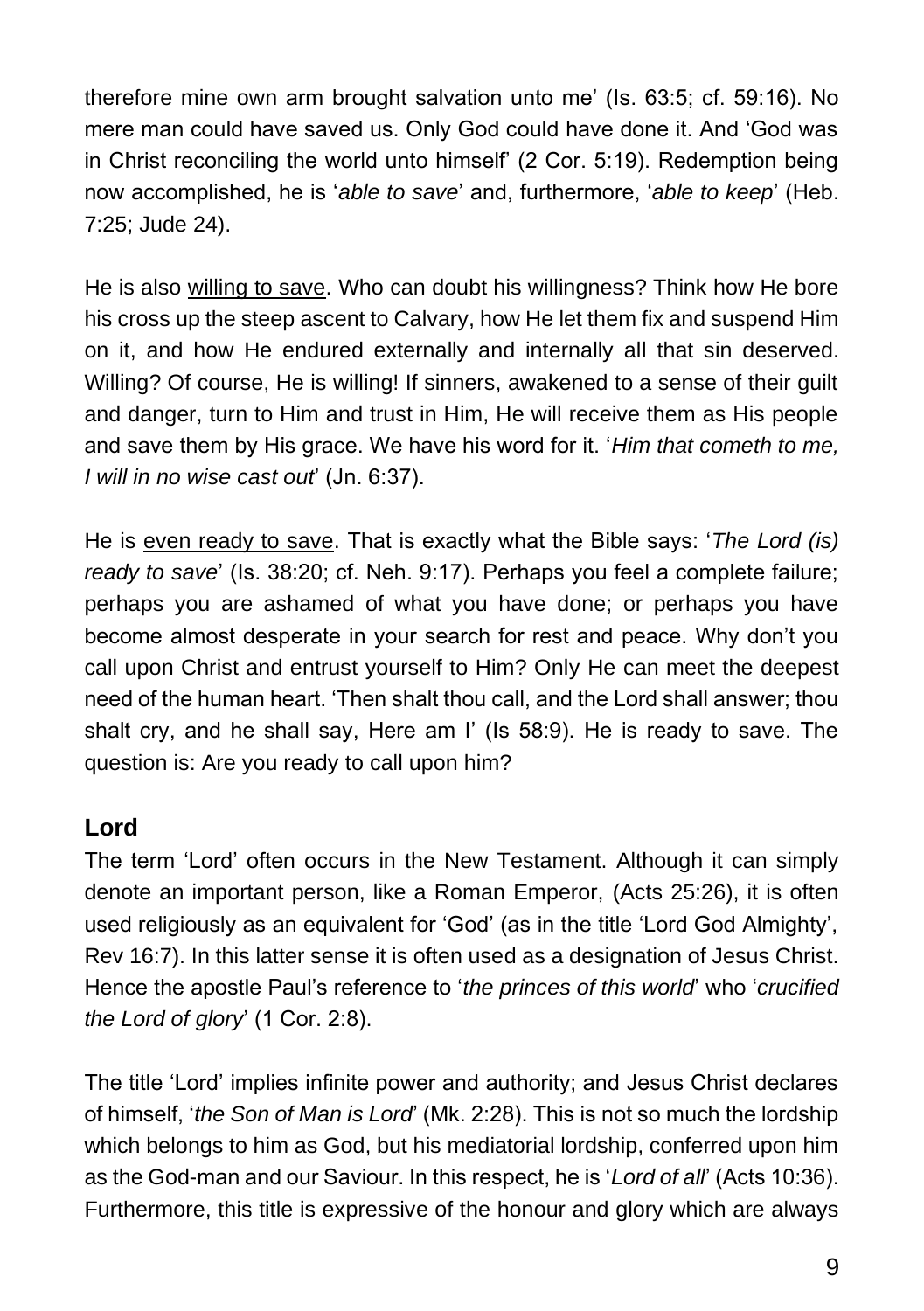due to Him. We read that David, under the inspiration of the Holy Spirit, 'called him *Lord*' (Matt 22:43) and also that Isaiah, in a prophetic vision, saw the holy angels adoring Him, and saying, '*Holy, holy, holy, is the Lord of hosts*' (Jn. 12:39-41; cf. Is. 6:1,3,10).

It is most important to remember that Christ is Lord throughout the entirety of our Christian lives.

Christ is Lord when we begin the Christian life. What exactly happens in that experience of conversion? Well, the Gospel (or Christian message) is brought to us and, through the Gospel, we are confronted with the person of Christ who once died for sinners but who is now alive to bless us with His great salvation. To become real Christians, we must respond to Christ in faith, as the Scripture says: '*Believe on the Lord Jesus Christ and thou shalt be saved*' (Acts 16:31). Saving faith (or the faith which saves) receives and relies upon Christ as both Saviour *and* Lord. It enables us to look to Christ alone for forgiveness and acceptance; and it constrains us to surrender our hearts and lives to the lordship of Christ. In other words, we trust Him to save us and to rule us. As Paul wrote to some new believers, '*Ye have received Christ Jesus the Lord*' (Col. 2:6).

Christ is Lord when we live the Christian life. Christ expects His believing people, not only to be grateful for what He has done for them, but also to be obedient to what He has commanded them. It is right that we call him 'Master and Lord' in our praises, prayers, and in our professions of faith; but, as He says himself in the Gospels, '*Why call ye me, Lord, Lord, and do not the things that I say?*' (Lk. 6:46).

My friend, are you a real Christian seeking to live in obedience to Christ, or are you a nominal Christian who pays mere lip-service to Christ and who only halfheartedly follows him? Do beware of a dead faith! The Bible says, '*What doth it profit, though a man say he hath faith?*' (James 2:14).

Genuine faith in the heart produces sincere obedience in the life. It is exactly as our Lord said, 'If ye continue in my word (i.e. in obedience to it), *then* are ye my disciples indeed' (Jn. 8:31). Knowing this, let us be much exercised to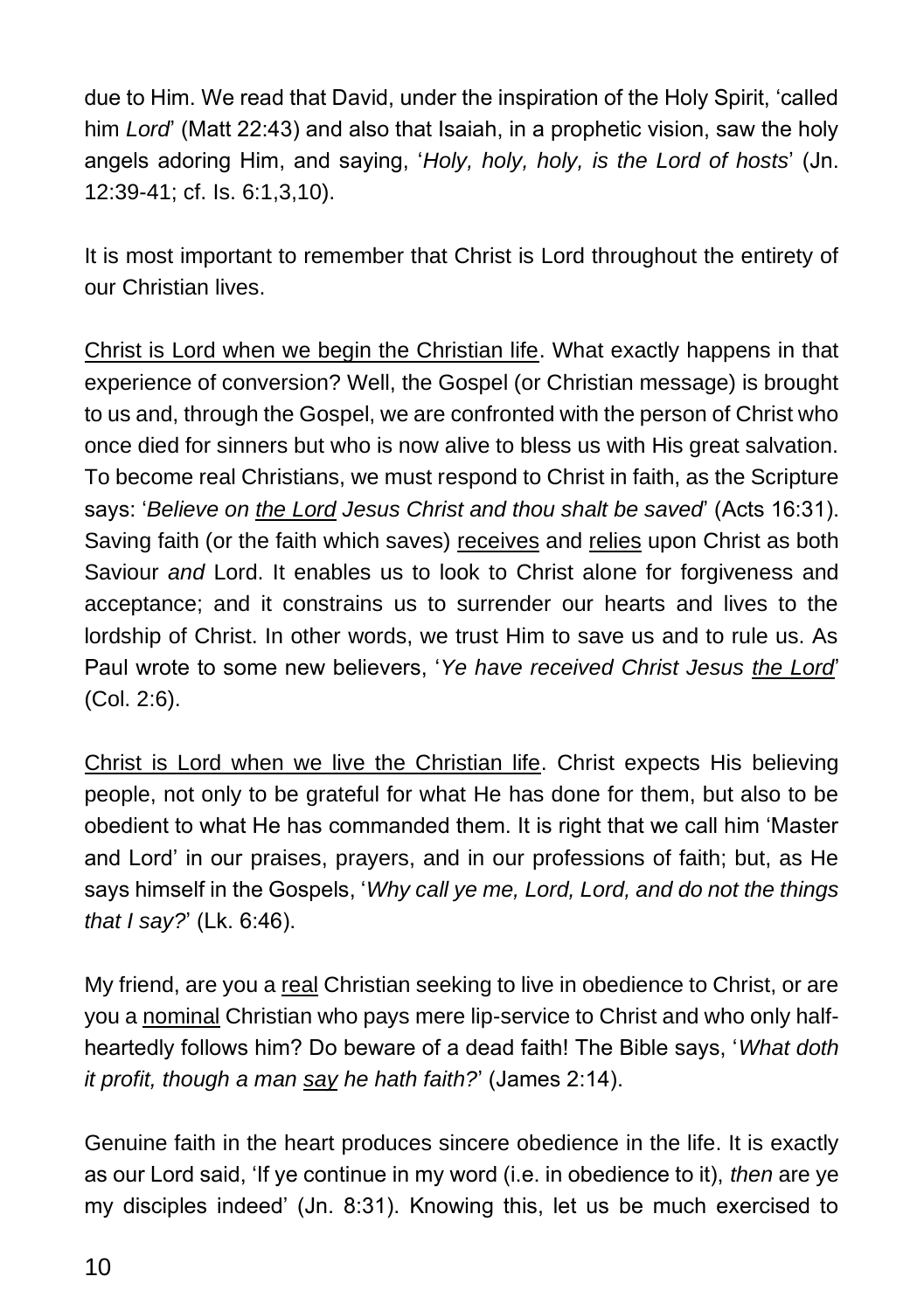evidence faith in such matters as strict observance of the Sabbath, spiritual separation from the world, and sacrificial service to our God. 'Then shall I not be ashamed when I have respect unto all thy commandments' (Ps. 119:6).

Christ is Lord when we end the Christian life. If we have trusted in Christ alone for salvation, and evidenced the reality of that faith in a life of consistent (although, sadly, not perfect) obedience, the Lord will be with us at the end to calm our fears and to give us hope. He will not fail us. He will open the kingdom to us, there to bless us for evermore. Let David speak for us here: 'Yea, though I walk through the valley of the shadow of death, *I will fear no evil*: *for thou art with me; thy rod and thy staff they comfort me*…Surely goodness and mercy shall follow me all the days of my life: *and I will dwell in the house of the Lord for ever*' (Ps 23:4,6).

In conclusion, we must say that the Lord Jesus Christ has these and many other wonderful names. Each sparkles like a rare and precious jewel in His crown. Yet as the Christian poet wrote,

> Join all the glorious names Of wisdom, love, and power, That ever mortals knew, That angels ever bore; All are too mean to speak his worth, Too mean to set my Saviour forth.

### **THANKSGIVING FOR 50 YEARS OF PASTORAL MINISTRY**

### **Ron Morris**

On the afternoon of Saturday 26th March 2022, a time of thanksgiving was held at Dinton Village Hall, some eight miles west of Salisbury. It was a lovely warm Spring afternoon and approximately 130 people gathered together, including over twenty ministers.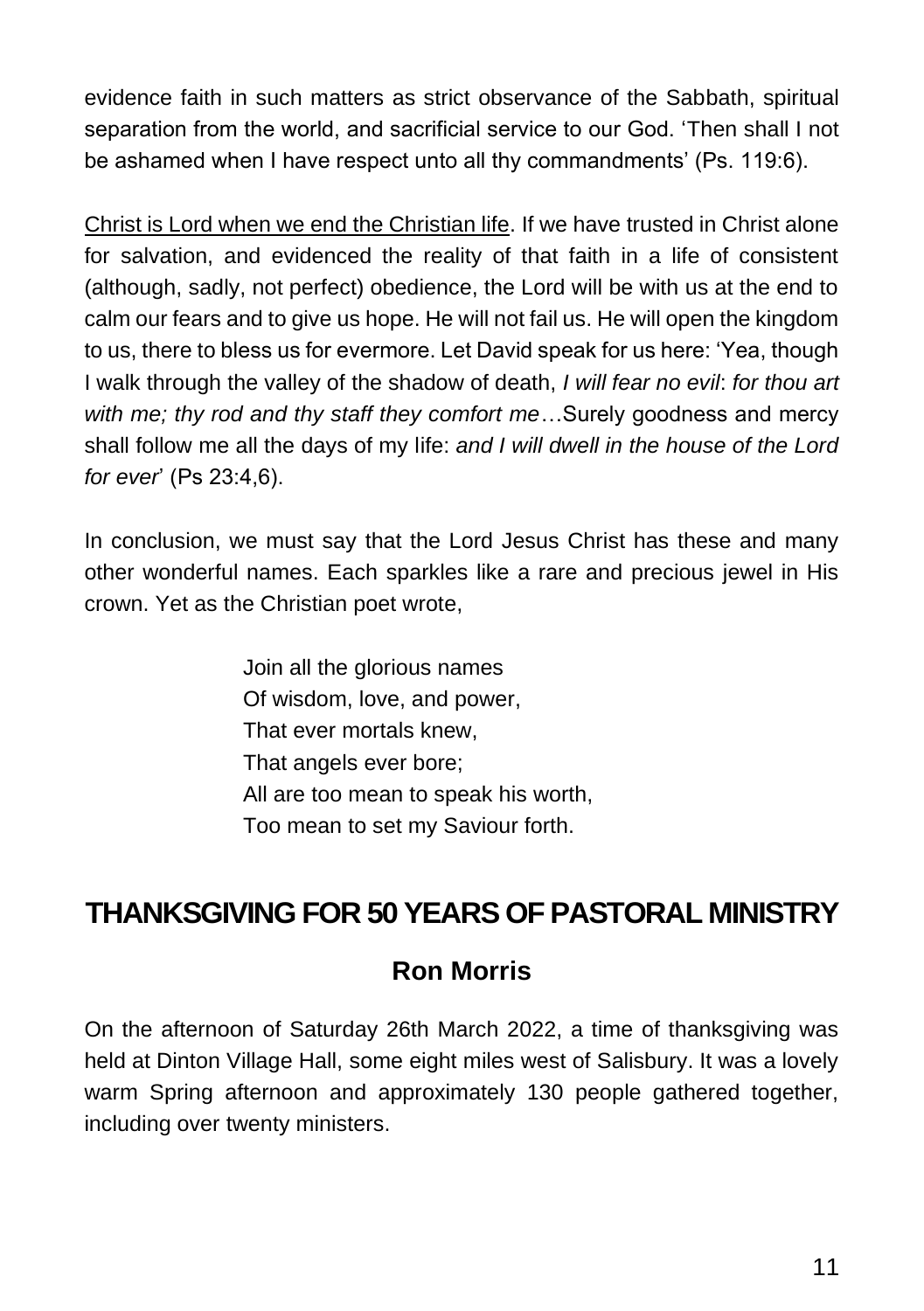It was with great regret that Malcolm Watts could not attend due to contracting COVID some days prior to the arranged event. However, the afternoon was 'Live Streamed' so he could see and hear the speakers and proceedings.

One of our Elders, Paul T, welcomed everyone and explained the outline of the afternoon and then handed over to The Rev John Thackway from Holywell, North Wales, who chaired the meetings.

The first part commenced with the singing of the metrical Psalm 105, verses 1-6.

Dr David Allen from Suffolk them led the meeting in prayer.

Rev Thackway explained that Malcolm Watts has served the Lord in various spheres whilst also being the Pastor of Emmanuel Church, Salisbury. We give thanks to God for all things come of Him, and exceptional grace was given to shepherd a company of people and also to exercise a wider sphere of service. There would be a number of speakers representing his work in the church and outside the church.

Two guiding principles would help in the consideration of the thanks and tributes:

"Honour to whom honour is due" (Romans 13 v 7), and "Not unto us, O LORD, not unto us, but unto thy name give glory," (Psalm 115 v 1).

#### **The Bible League Trust**

Rev Neil Pfeiffer from Swansea, being the present Chairman of the Trust, outlined the service rendered by Malcolm Watts as Chairman from the late 1970's until his retirement a few years ago.

He had promoted faithfulness to the original purpose of the Trust as started after C.H.Spurgeon's faithful and noble stand for Truth during "the Downgrade Controversy".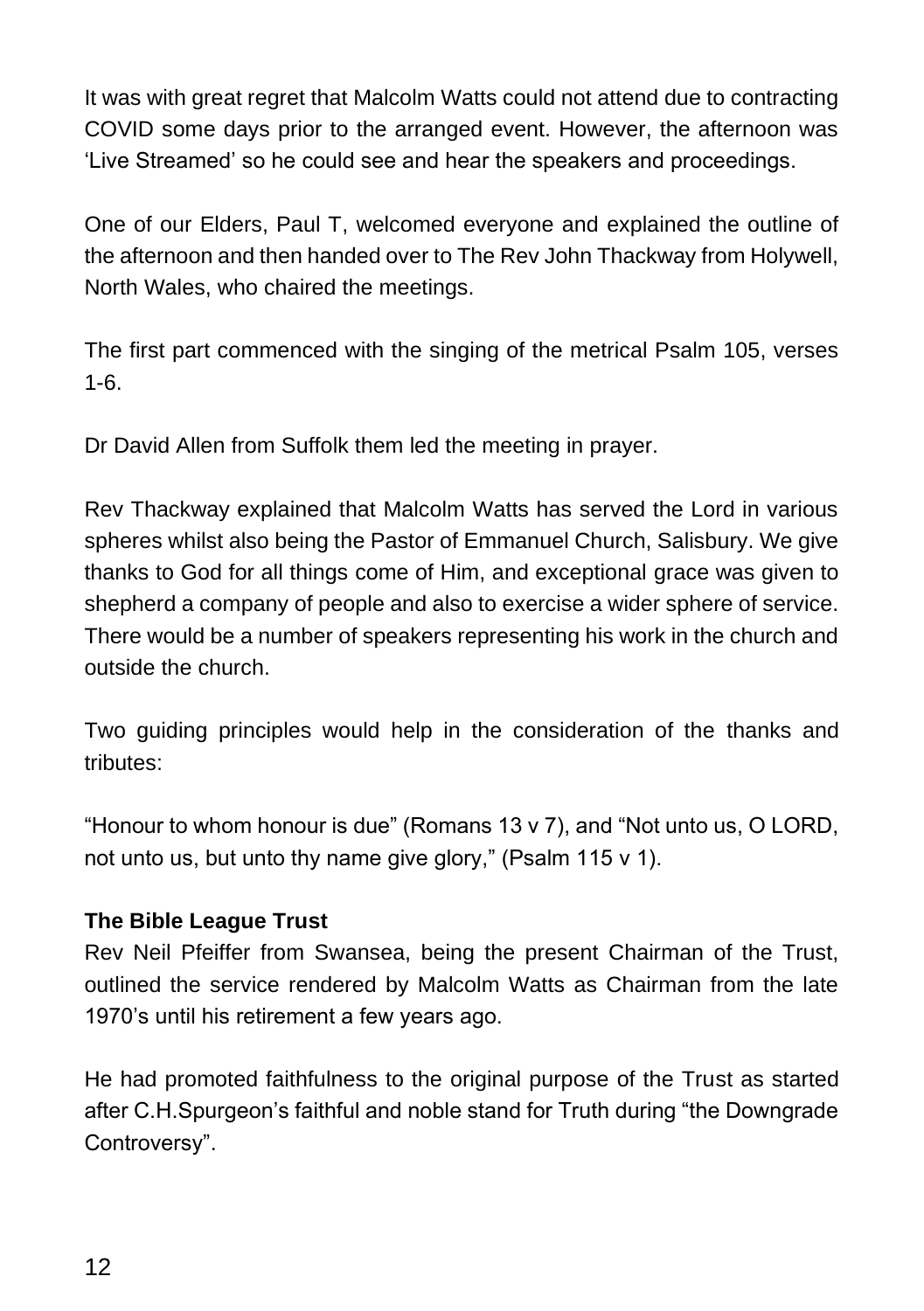He also mentioned how faithful and friendly Malcolm Watts had been and how he was always willing to help with theological issues, giving advice on appropriate books and relevant scriptures.

Rev Thackway, who is also the Editor of the Bible League Magazine, commented that Malcolm Watts had encouraged a strength of fellowship and a 'standing together' for the truths maintained and defended by the Trust, especially during times of controversy.

#### **The Trinitarian Bible Society**

The current Chairman, Pastor Gerald Buss of the Old Baptist Church, Chippenham, spoke of Malcolm Watts as the previous Chairman of the Society. He expressed the view that the TBS owed him a great debt of gratitude for his guidance at a difficult time and for setting the Committee on a solid foundation. Mr Buss particularly mentioned Malcolm Watts' unqualified adherence to and promotion of the Society's principles, which included the necessity of the Bible translation from the Hebrew Masoretic and the Greek Received Texts.

Mr Buss added that it had been a privilege to work with him, for he had been a wise counsellor and a faithful guide. He added that, on a personal basis, Malcolm had been such a good friend and a help.

### **Wessex Reformed Ministers' Fraternal**

Rev Geoff Marshall of Totton Evangelical Church spoke of the help and great blessing he had been to him when he commenced his ministry at Totton. The Fraternal, chaired by Malcolm Watts, had been a special blessing to many Ministers and Pastors. The numbers regularly attending has grown significantly, and the venue has therefore been moved to the church building at Totton. It has been so good to have this gathering within an hour or so of most of the Ministers' churches. Mr Watts' knowledge on any subject and his concern for the cause of Christ had given the meetings real strength of leadership.

Another member of the Fraternal, Rev Aaron Lewis of Crosslanes Chapel, Mockbeggar, expressed his appreciation of his friendship, guidance, and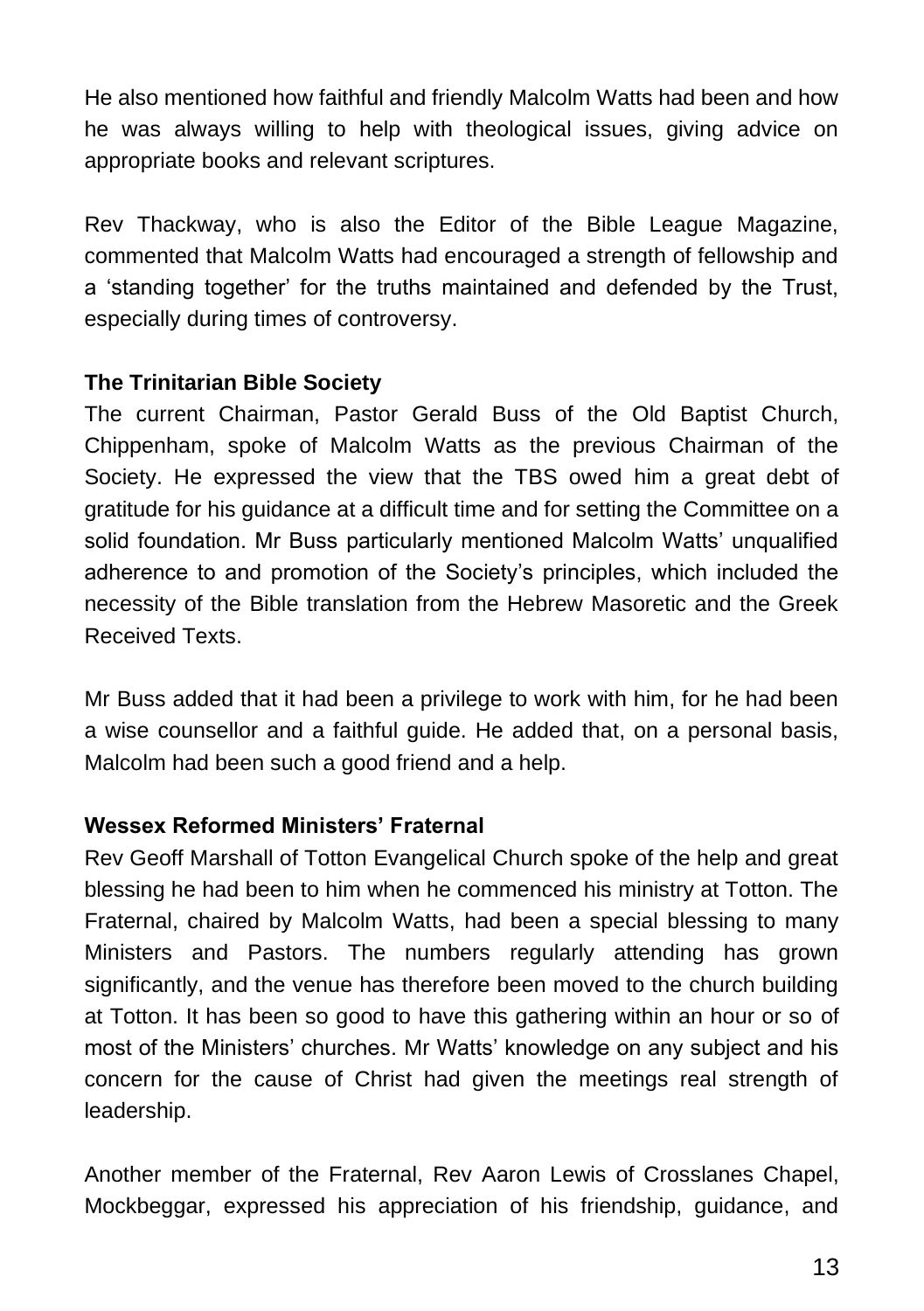support, both personally and as a Church Fellowship. He recalled his childhood years when he occasionally attended Emmanuel Church and heard his preaching which made a very strong impression upon him.

Mr Watts had been an example to him as a young minister and he was grateful for his guidance with respect to Reformed Worship and unaccompanied Psalm-singing. Aaron Lewis also mentioned Malcolm Watts' encouragement to believe that there is yet to be a better age for the Gospel based on Romans Chapter 11, with the conversion of the Jews and the consequent blessing of the Gentile world.

Mr Lewis also recalled a recent time (September 2021) in Scotland, at the Larbert School in Theology, when he gave a lecture on "the Felt Presence of God" and it was so much appreciated that, after the sermon, there was a very significant silence. The brethren present sensed that, in that address, they had known "the Felt Presence of God" and something of "heaven on earth."

Rev Peter Bruce of Chardsmead Baptist Church, Bridport, spoke movingly of the help Mr Watts had been to his Church as Moderator. He had encouraged him in his call to the Pastoral ministry which led to his becoming the Minister of the Church. His personal friendship and support had been invaluable and so much appreciated. He conducted the service for his Ordination; and he has remained a good friend and guide to the Church.

Peter Bruce also mentioned his deep appreciation for his teaching at the Salisbury Reformed Seminary and how his lectures had been both instructive and deeply moving.

### **Salisbury Reformed Seminary**

Mr Thackway declared how good it was that, after much prayer and consultation, the Seminary opened to students in January 2018. He asked Rev Richard Clarke, Pastor of Beacon Park Baptist Church, Plymouth, who was a Trustee and the Treasurer of the Seminary, to say something further about the Seminary.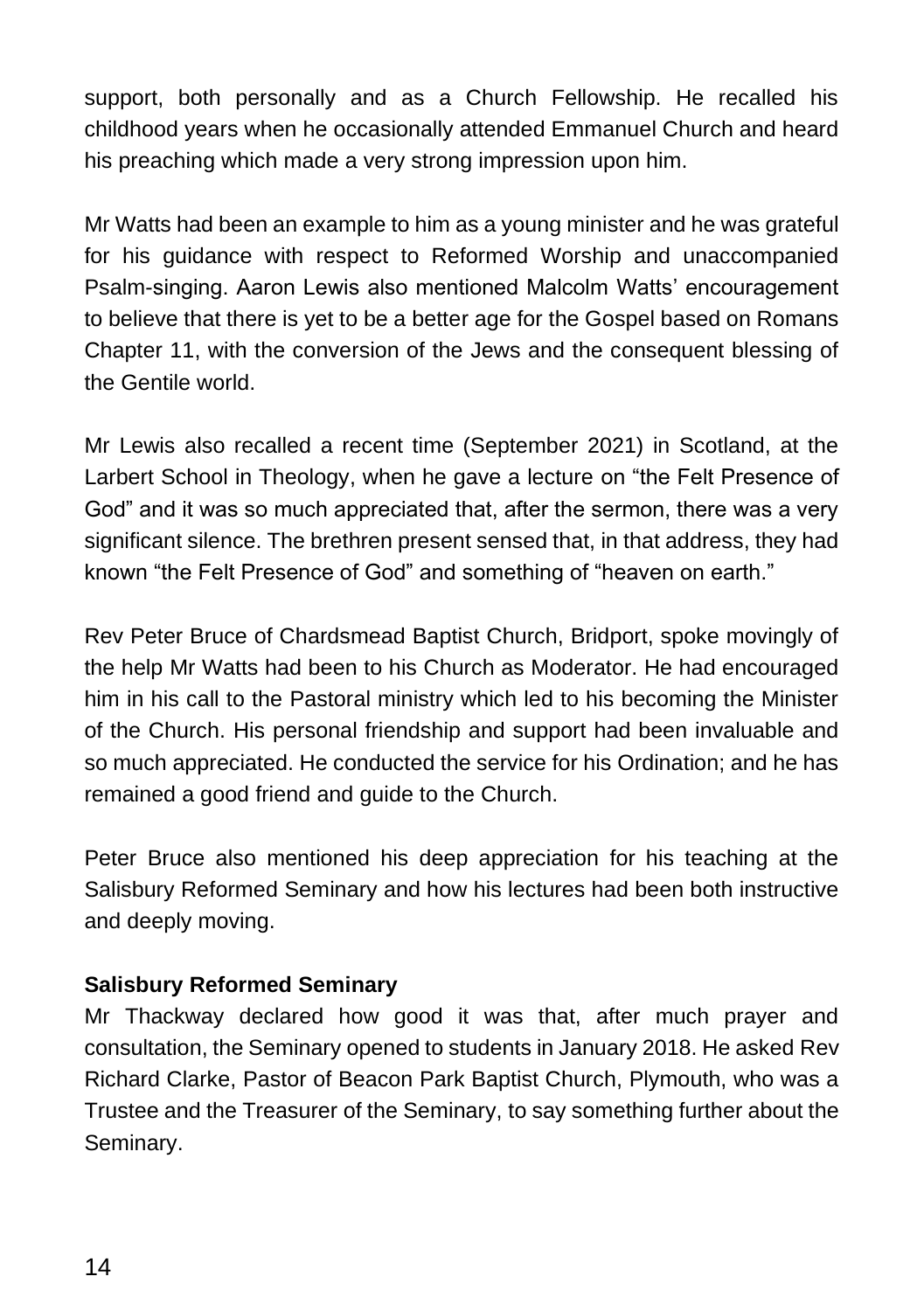Mr Clarke began by recalling his first meeting Malcolm Watts in 1984 when he lectured at the London Reformed Baptist Seminary at the Metropolitan Tabernacle. He recalled how he and other young men were moved as they heard him speak, for his style of delivery was that of a preacher rather than a lecturer.

Their friendship had grown over the years as Mr Watts encouraged the work at Beacon Park Baptist Church and preached at the service which marked the church's 10th Anniversary.

The idea of a Seminary in Salisbury had often been discussed and prayed over. So, when Emmanuel Church acquired Grove House and the grounds for a car-park, Mr Clarke had felt moved to 'phone Malcolm Watts and to say: "This is it! A building for the Seminary". So, in due time, the Seminary came into being, with much thanksgiving to the Lord for His wonderful provision.

Another of the Seminary's Trustees, Rev Chris Buss, spoke of being asked in the early days of the project to join a ministers' prayer-meeting in Salisbury regarding the possible founding of a Seminary. He recalled how affected he had been by the devotional address given by Malcolm Watts at that meeting. His input into the Seminary while maintaining his Pastoral ministry at Emmanuel Church, was both great and admirable.

The Churches at the present time have a great need for preaching that conveys what must be "known" and "felt". Pastor Buss was so grateful for his friendship and help, likening him to "a modern-day Puritan."

Mr Buss mentioned that, in recent days, he had preached at Emmanuel Church on a number of occasions, and he had found the congregation to be hungry for the Word of God. This appetite had been nurtured by the ministry of Mr Watts over many years, and it was still a blessing for both members and visitors.

Peter Beale, formerly of Bulford Congregational Church, spoke of his long friendship with Malcolm Watts over some 42 years. Peter Beale found Malcolm Watts to be a good friend, always providing encouragement and showing a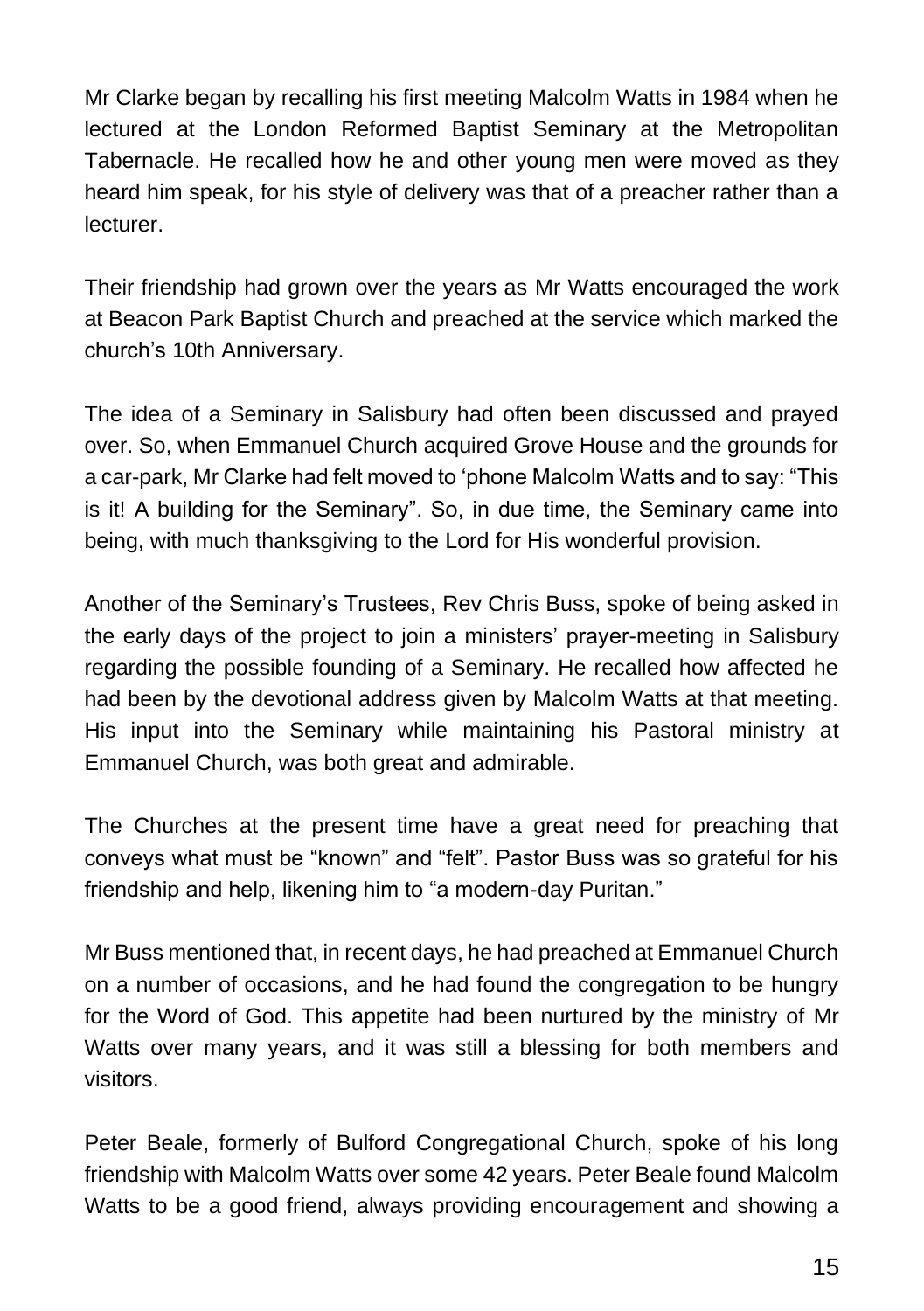willingness to help. He too spoke of the blessing that the Ministers' Fraternal had provided.

John Thackway concluded these ministerial tributes with reference to his own long association with Malcolm Watts. Back in their mutual home county of Devon, he heard of the preaching of this young man from Barnstaple. After graduating from the London Bible College in 1970, Malcolm Watts preached in Ilfracombe and then became assistant to the Rev Arthur Gove of Brookdale Evangelical Church, Ilfracombe.

Later that year, Malcolm Watts was called to be the Minister of Emmanuel Church, Salisbury. At the Induction Service, Pastor Harris of London and Pastor Gove of Ilfracombe very helpfully preached God's Word. Then, in 1974, John Thackway was invited to assist at Emmanuel Church, Salisbury. When, later, John became Minister at Devizes, Malcolm Watts preached and gave the "the charge" to the new Minister. They have remained very good friends over the years and Mr Thackway expressed his great appreciation for Malcolm Watts' friendship, counsel, and example. At their weddings, each had been "best man" for the other, and many happy times were spent in the company with Jill and Margaret and their families. Even after the move to Holywell, North Wales, these precious times of fellowship were maintained and greatly enjoyed.

This first session of the afternoon was concluded with the singing of Psalm 84, verses 1-7. This was followed by prayer.

After a short break, the Thanksgiving Service followed, again led by John Thackway.

### **The Thanksgiving Service**

Psalm 105, verses 1-6, was sung and then Rev Hywel Roberts was invited to read from God's Word. Before doing so, he mentioned that he had known Malcolm Watts since 1970/71 and, as friends, they had been often in contact since that time. He then read the Scriptures from 1 Corinthians, chapter 1, verses 18 to 31.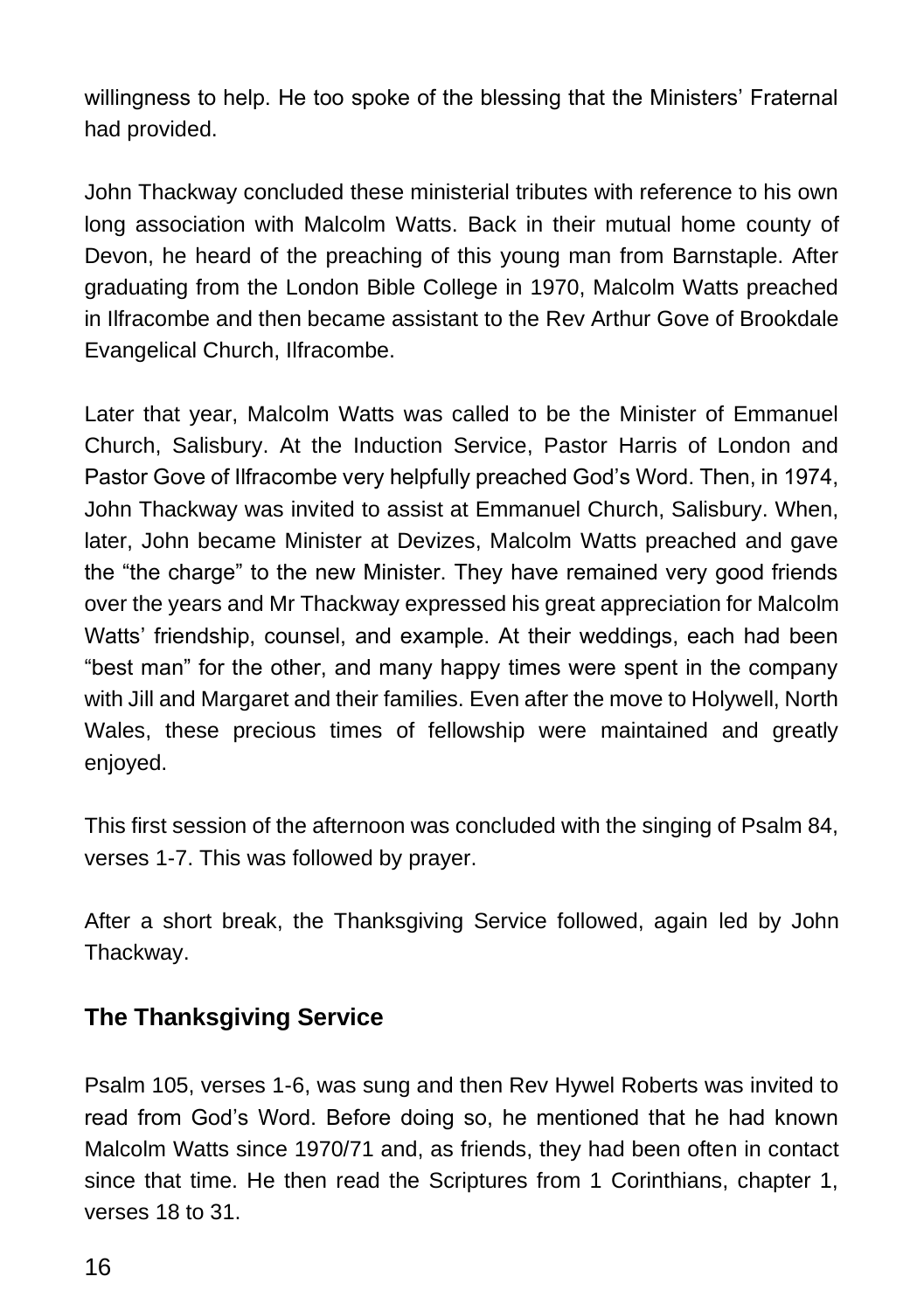Prayer was then offered by Rev Richard Turner of Hyde Street Chapel, Winchester, who had had known Malcolm Watts for many years as a fellowminister and a valued friend. Mr Watts had been instrumental in Richard Turner's settlement at Hyde Street Chapel.

The sermon was preached by Rev Maurice Roberts of Inverness, who first met Malcolm Watts over 40 years ago, since when they had been close friends.

The text on this anniversary occasion was 1 Corinthians, chapter 1, verses 30 and 31: "*But of him are ye in Christ Jesus, who is of God made unto us wisdom, and righteousness, and sanctification, and redemption: that, according as it is written, He that glorieth, let him glory in the Lord*."

After introducing the text, Mr Roberts stated his reasons for choosing it. First of all, he chose it because it concerns the Son of God our Lord Jesus Christ; secondly, he chose it because He is heaven's beloved One — the Father and the Holy Spirit looked on Him with delight as He undertook the great work of man's salvation; and thirdly, he chose it because, as the Saviour, He is the very centre of the Gospel and grand theme of the Christian ministry.

He continued by saying, two men have had a great influence upon men and women: the first was Adam, the Head and Representative of the world, the one who brought the whole of mankind into a state of sin and misery; the second was the God-man, our Lord Jesus Christ, called in Scripture "the second man", "the last Adam", the Head and Representative of the Church, who provided a salvation for God's elect who, by sovereign and free grace, are brought to faith in Him. Here is the truth: the first Adam put us all wrong; the last Adam can put us all right.

It was then pointed out that, according to the text, there were four aspects to our Lord's saving ministry: He became our wisdom, our righteousness, our sanctification, and our redemption.

Wisdom. He makes us wise, through the ministry of the Word and through the ministry of the Spirit. Naturally, we are not wise but foolish, loving the world, its pleasure, its wealth, and its conduct. Yet, really, only one thing matters: living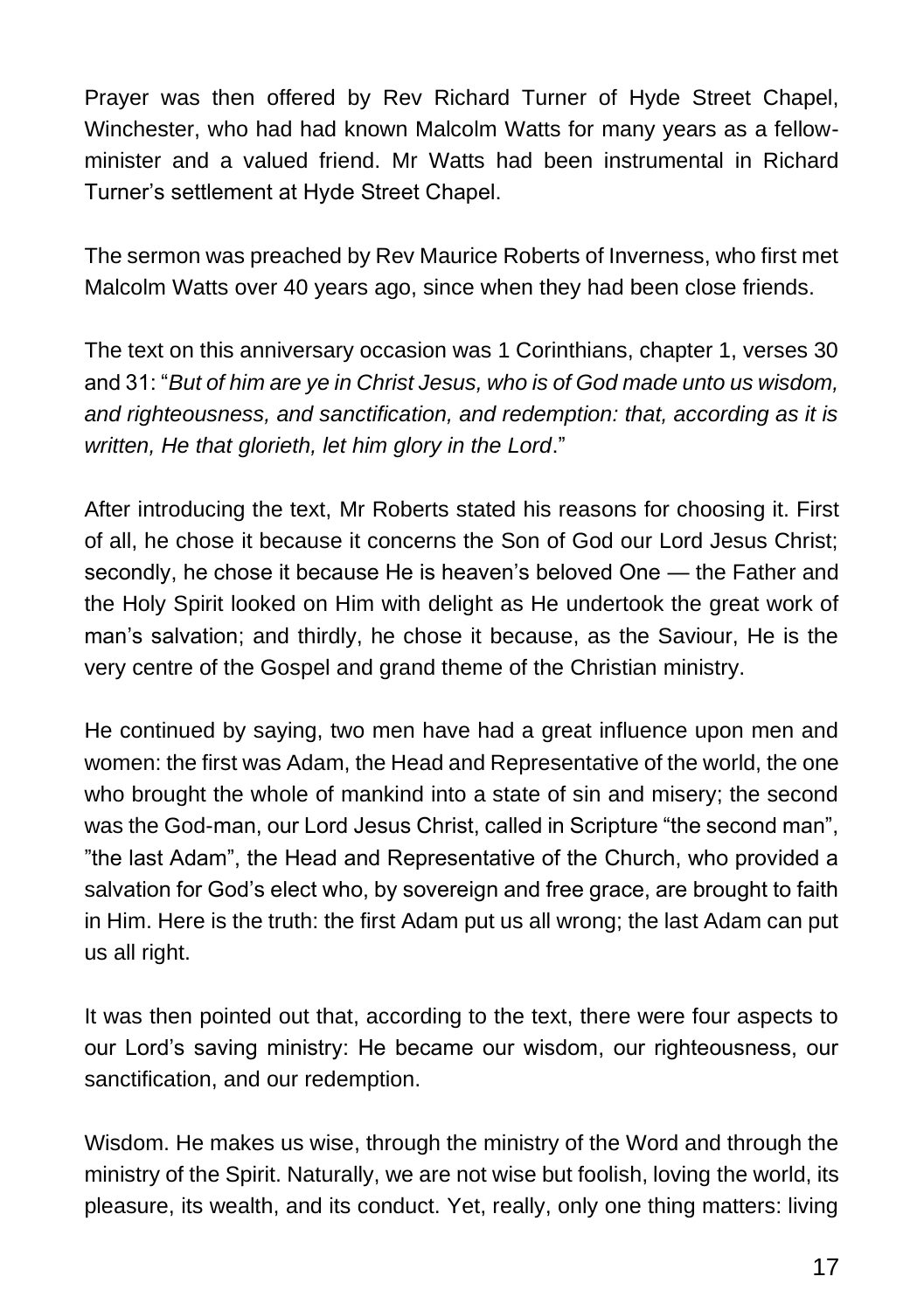to the glory of God, recognizing that only the Bible, God's Word written, tells us how to do this, and, therefore, we need to turn from sin and turn to the Lord, experiencing, through Christ, the great change of conversion.

Righteousness. The great question is, How can guilty, corrupt and condemned sinners be forgiven and be reckoned and accepted as righteous in God's sight? The Bible says that the answer to that question is not the answer commonly heard in the world, which is, try to be good, avoid hurting others, don't swear, steal from others, or break the Sabbath. No, this kind of righteousness will not do at all. We need a far better than our own righteousness. We need the righteousness of Christ; and when we recognize that we are poor, wretched sinners, and turn to Him in faith and trust, His righteousness – His obedience to blood – is accounted ours, and we are saved on the basis of His work – saved through the merits of Christ - and Christ alone.

Sanctification. He is able to renew us through His indwelling Spirit, so that a wonderful change is wrought in the heart and in the life. The Lord can make us progressively holy, although, in this life, we are never perfectly holy. We cry in prayer to Him: "O Lord, make me holy!" and He answers that prayer, enabling us to die more and more to sin, and to live more and more to righteousness. The change effected in us is such a change that there appears a likeness to God – a conformity to Him who is "the image of the invisible God."

Redemption. This means deliverance from sin and its dreadful consequences. Christ, when here on earth, paid the price of our redemption; and this is applied to us at conversion, and carried on in sanctification, and perfected in the glory of heaven. Then it is that we shall be delivered from all the terrible effects of sin, and we shall enter into the full blessedness of everlasting life. Christ is coming again, returning to this world. When He appears, He will burn up this sin-marred world, making a new heaven and a new earth; and He will gather us, body and soul, into a new and far better world. Then it will be that we shall experience full and final redemption.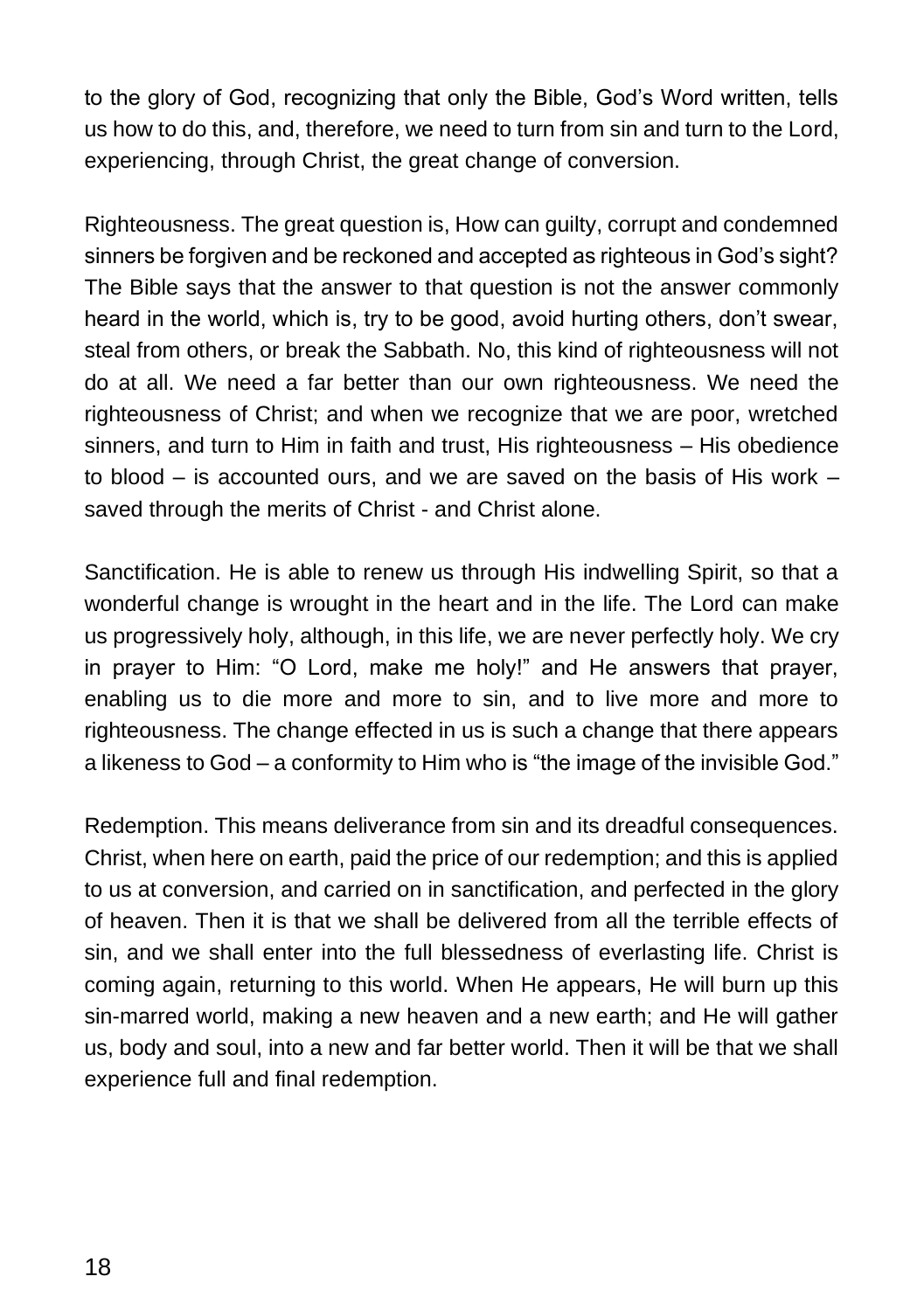Mr Roberts was very much helped in his preaching, powerfully emphasizing these great and glorious truths of the Gospel. As a result, our hearts felt truly blessed with joy and with peace.

The service concluded with the singing of Psalm 27, verses 4-8 and 13-14, after which John Thackway pronounced the Benediction.

### **Emmanuel Church Tributes**

Emmanuel's Elder, Paul T, introduced Colin M, a Deacon of the Church, who came forward to speak. Colin said that we had heard from a number of how they came to know Malcolm Watts and he too recalled his first meeting. It was on 31st August 1981 in an area of Salisbury known as Hudson's Field. There was a charity event with lots of stalls etc. and Emmanuel Church had a stall with Bibles and Christian books. Mr Watts and Jill were there, along with a number of others, and Colin was introduced to him. The Lord was using others to guide Colin at that stage in his life and, before parting, Malcolm Watts had said, "We hope we shall see you on the Lord's Day." And so it was - and so it still is over forty years later! He and Jill were so welcoming; and he was often invited to the Manse on Lord's Days. Jill was ever the gracious and kind hostess. She was also very active in many and various aspects of the Church's work.

As a token of the Church's love, we presented a bouquet of flowers for Jill, and her daughter, Naomi, stepped up to receive this on her behalf.

A folder had also been compiled for both Malcolm and Jill Watts, containing messages and recollections from Members, including a number of the photographs. The folder also contained the names of the many that had been in membership over the years.

Colin went on to explain that the members had wished to make a gift to Pastor and Jill, hoping that it could perhaps be used towards a family event such as a family holiday. Their daughter Lydia stepped up to receive this gift.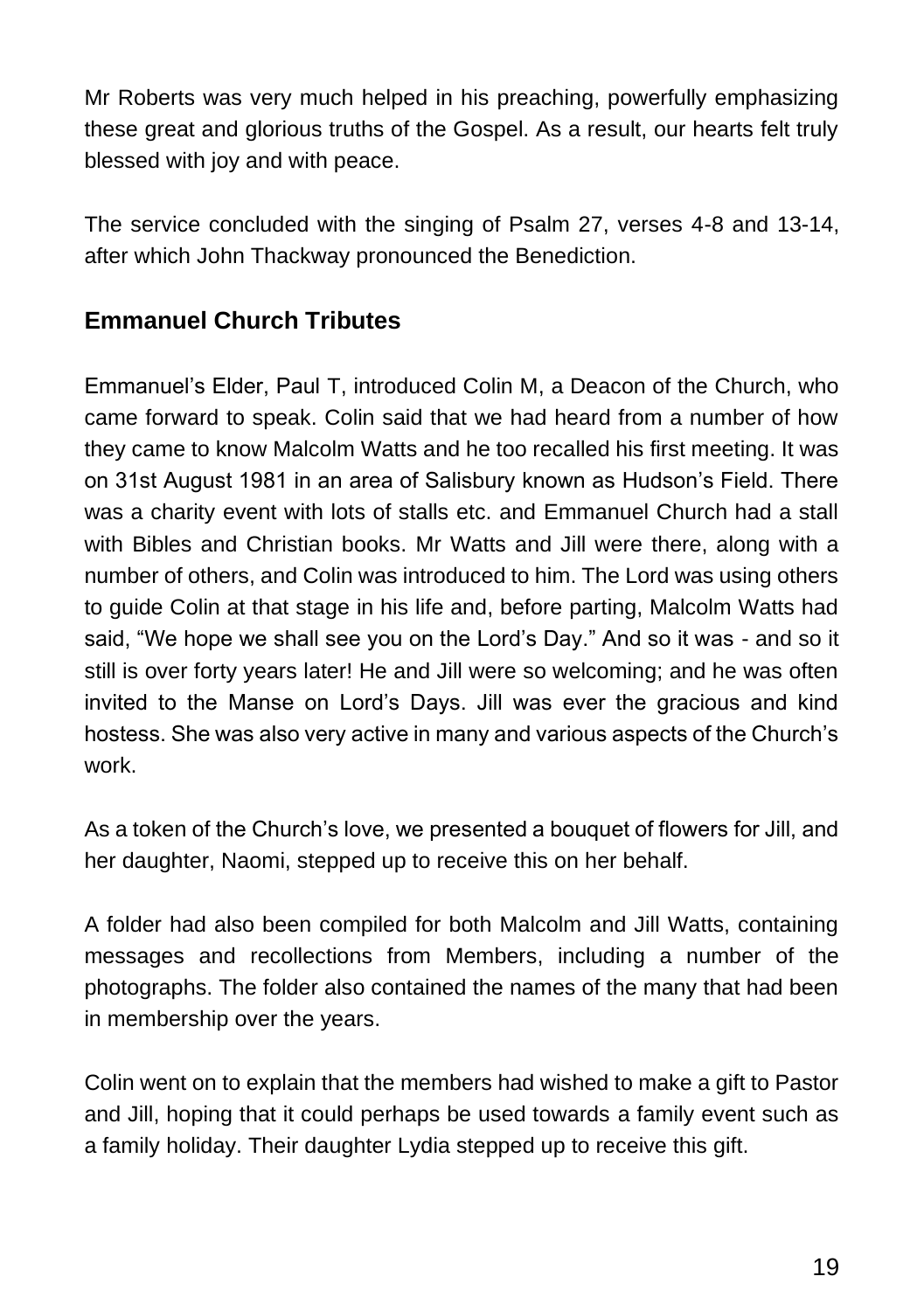Paul T then explained the arrangements for refreshments and thanked everyone for coming, especially those who had travelled a long distance. A video link had been set up on a laptop in the hall, making it possible for friends to speak to Pastor Watts.

A prayer of thanks was offered for the food, and for the Lord's blessing, as, later people would be travelling back to their homes.

The refreshments were presented and arranged in a safe way. The good weather enabled folk to eat in the grounds while others were free to eat and fellowship indoors.

It was a very precious and most memorable time. We left with a profound sense of gratitude to God for all His blessings over the last fifty years.

### **The Sabbath services**

The next day, it was our privilege to welcome to our church and pulpit Rev William Macleod of Glasgow and Rev Dewi Higham of Cardiff.

In the morning, Mr Macleod spoke warmly of Malcolm Watts and his Ministry over the last fifty years; and then, coming to the sermon, he took as his text 2 Timothy 4:6-8 – "*I am now ready to be offered, and the time of my departure is at hand. I have fought a good fight, I have finished my course, I have kept the faith: henceforth there is laid up for me a crown of righteousness, which the Lord, the righteous judge, shall give me at that day: and not to me only, but unto all them also that love his appearing*."

Mr Macleod began by mentioning the circumstances in which Paul wrote this epistle. It was the last he wrote, written from a prison in Rome, as the apostle awaited a final appearance in court, followed by his execution. He observed that the text deals with the Present: "*I am now ready to be offered, and the time of my departure is at hand*"; the Past: "*I have fought a good fight, I have finished my course, I have kept the faith*"; and the Future: "*Henceforth there is*  laid up for me a crown of righteousness, which the Lord, the righteous judge,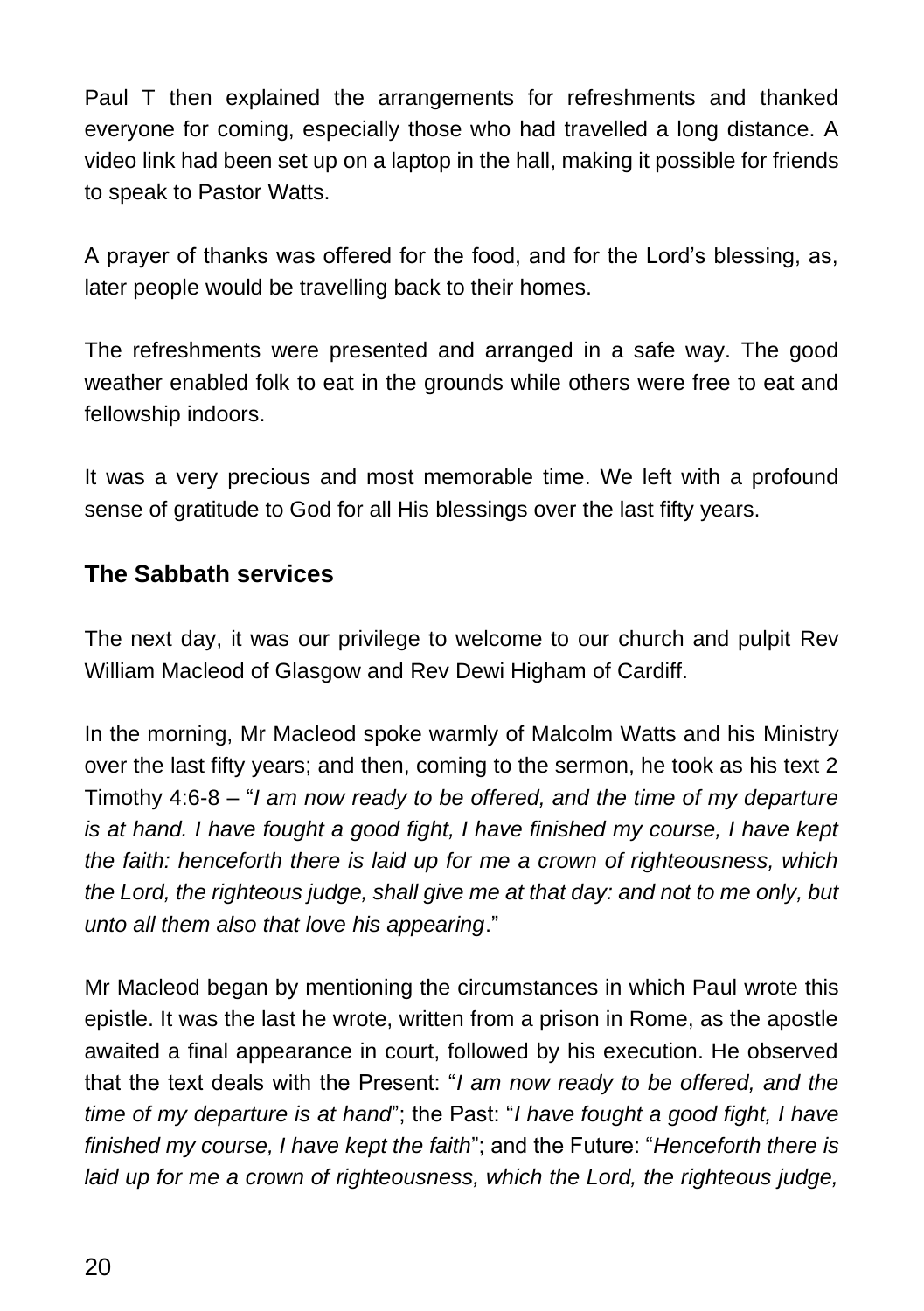*shall give me at that day: and not to me only, but unto all them also that love his appearing.*"

The Present: Here, Paul refers to his whole life and ministry as something presented as a sacrifice to God and, recalling that as some of the ancient sacrifices were offered with a drink-offering or a libation of wine, he viewed his approaching death as the completion of his sacrifice - his final sacrificial act. He was ready to be "offered" – a word signifying the pouring out of a drink offering. Mr Macleod reminded us that long before this, on the Damascus road, Paul had been spiritually arrested and, humbled at the feet of Jesus Christ, he had said: "Lord, what wilt thou have me to do?" (Acts 9:6). Thereafter he was – body and soul – at the Lord's disposal, serving Him in the preaching of the Gospel, right up to the present time, and he anticipated that his death would complete the sacrifice. The true Christian and the true Christian minister is the Lord's servant in life and in death.

The Past: Looking back, Paul can write: "I have fought a good fight", knowing that he has been in battle with the world, the flesh, and the devil, in which battle he has suffered opposition, even persecution; he has been exhausted in his care for the churches, in sorting out their problems; and he has contended for Truth, against the propagators of all kinds of false doctrine. Changing the figure, he adds: "I have finished my course", meaning that he has striven to persevere in the Christian life, keeping to the track, and aiming to fulfil the object his life. He concludes: "I have kept the faith", asserting, before God, that he has guarded and kept intact the great truths of God's Word which were entrusted to him.

The Future: "Henceforth there is laid up for me a crown of righteousness, which the Lord, the righteous judge, shall give me at that day…" For Paul – and for every believer, the prospect is wonderful. The crown of righteousness is the reward, the honour and the glory one day to be given us by the Lord. And it is most certain and sure. Our labour is not in vain in the Lord. The reward is, not for Paul only, but for all who love Christ, longing one day to see Him face to face. Mr Macleod concluded his sermon with the question: "Do you love the Lord?"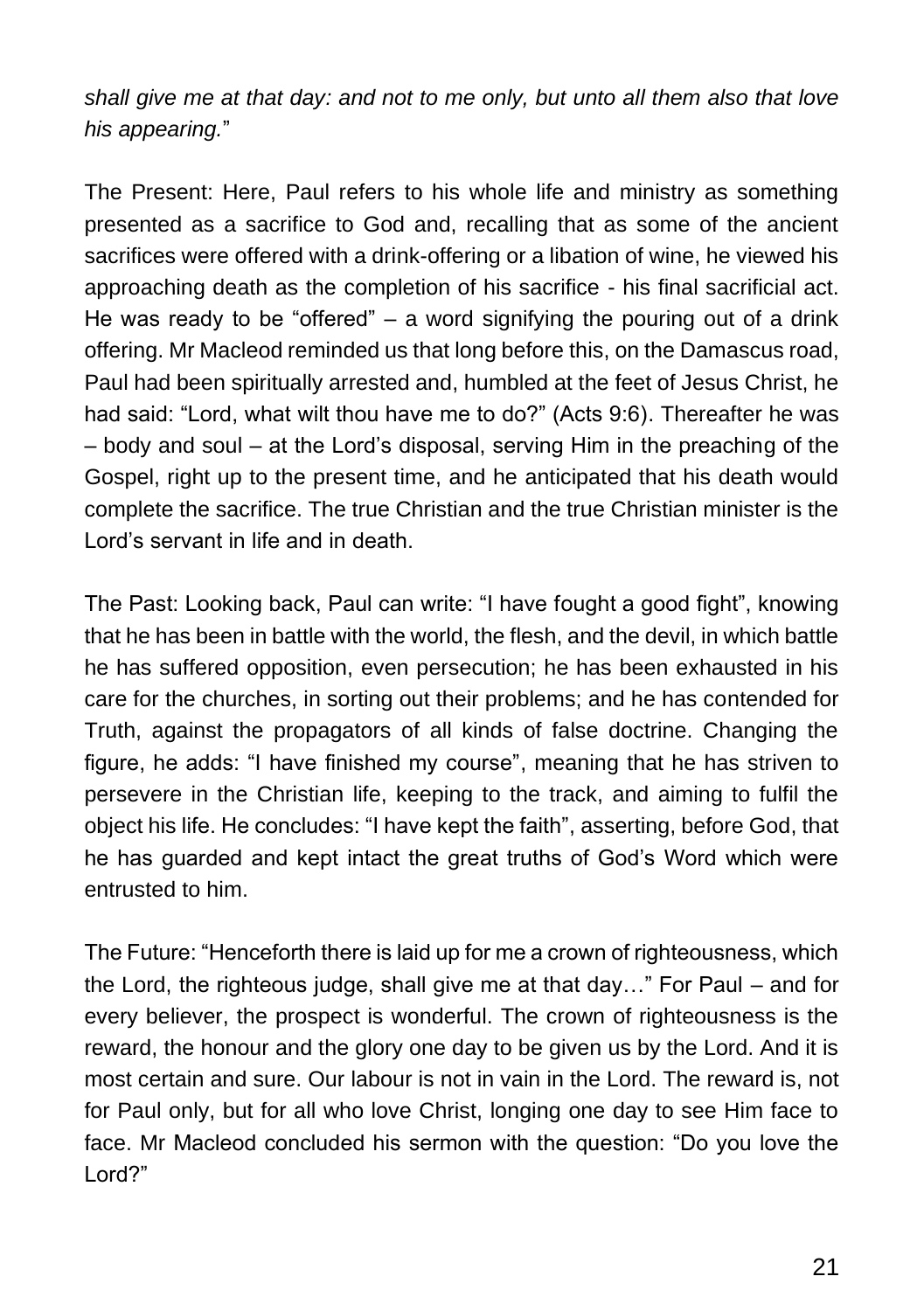After the morning service, lunch was provided in the church hall for our guest preachers and their wives when a precious time of fellowship was enjoyed.

In the evening service, Dewi Higham spoke of Malcolm Watts as a preacher, one who encouraged other Pastors, and who always emphasized heartreligion, something, Mr Higham said, that he worked out in practice.

The text chosen was the apostle's prayer for the Ephesian Christians in Ephesians 3:14-19: in particular, one part of that prayer, "*that Christ may dwell in your hearts by faith*" (verse 17).

It was noted that the preceding words refer to the Holy Spirit's ministry in preparing our hearts for this Special Guest. Mr Higham then spoke of two things: A Heart without Christ and A Heart with Christ.

1. A Heart without Christ. At the beginning, immediately after his creation, Adam knew God in a spiritual and intimate way, enabling him to enjoy the closest fellowship with God as he walked and talked with God in the Garden of Eden. But then Satan came to spoil that relationship by tempting Adam to sin, thus separating him from God. What a sad state Adam was now in! Mr Higham likened him to a ruined castle, outside of which was a notice for all to see, which read as follows: "Once upon a time a great King lived here." A missing King!

Adam's heart was empty, even as our hearts are by nature. We are, in the apostle's words, "without God." It is a tragedy without doubt. Yet we are distracted from this awful reality, and we try to fill the void left by God with anything and everything but God: hence, we try to fill our hearts with pleasure, family, work, social activities, position, success, and wealth. But it is all to no avail. There remains a God-shaped blank within, which nothing but God can fill. Some think religion – even evangelical religion – might be the answer; but it is no substitute for God. At best, it is a mere "form of godliness" which denies "the power", truth in the head, but nothing of God known and felt in the heart!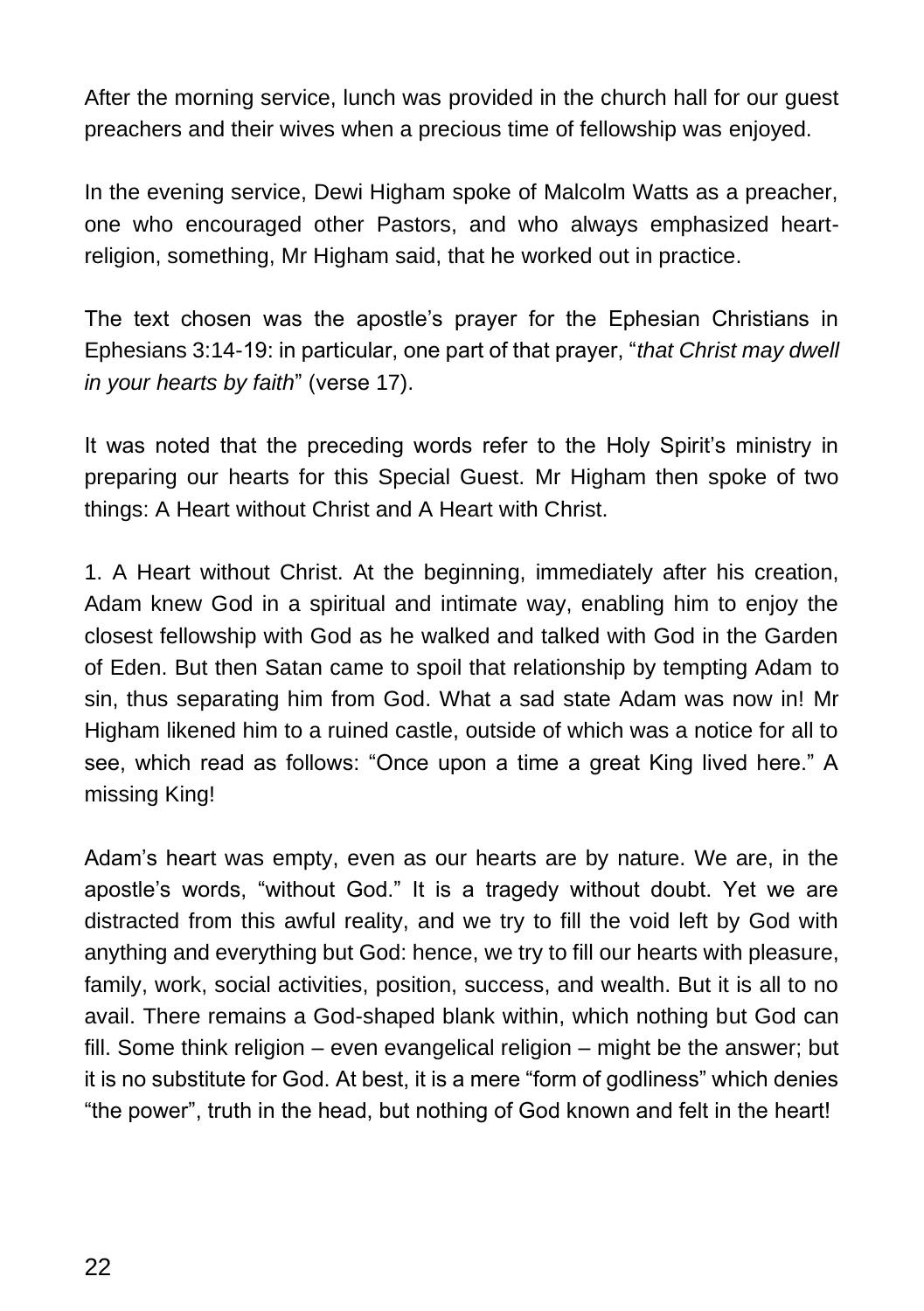How dark is such a heart! How distressed! How desperate! The congregation was challenged. What is in your hearts?

2. A Heart with Christ. In almighty power, the Lord comes to our hearts. He makes Himself known to us. He makes us aware of our need. He then grants us "faith" – "saving faith" – enabling us to receive and rest upon Him alone for salvation. Such faith brings a sinner to Christ and brings Christ to a sinner. "O come to my heart, Lord Jesus: there is room in my heart for Thee." How wonderful that He, who is beloved of the Father, beloved of the angels and glorified spirits, and beloved of all true believers, deigns to respond to faith, and dwell in our hearts!

The King of Kings and Lord of Lords comes to our hearts. He enters those hearts as Saviour, washing away our sins and granting us the beauty of His righteousness; and He enters as Lord, effecting an amazing change, reigning within, both to save and to keep. Henceforth, He is experimentally known by us, as He makes the heart His permanent abode. He will ever be gracious to us, restoring us when backslidden, quickening us when we are spiritually weak, blessing us at the point of every need; and never, ever leaving us.

How do we know that He is in our hearts? Where He is, there is true spiritual life. We were exhorted to examine ourselves, and "look of life."

The sermon ended with a searching, challenging question: Is Christ in your heart? At the end of the day, it is this alone which matters.

Final emphasis was given to the words of the text, "that Christ may dwell in your hearts by faith."

As the Sabbath drew to a close, we all felt richly blessed of God through the ministry of His precious Word. Our prayers had become our praises.

Please see the link below for the anniversary weekend meetings and services: salisburyemmanuel.org.uk/anniversary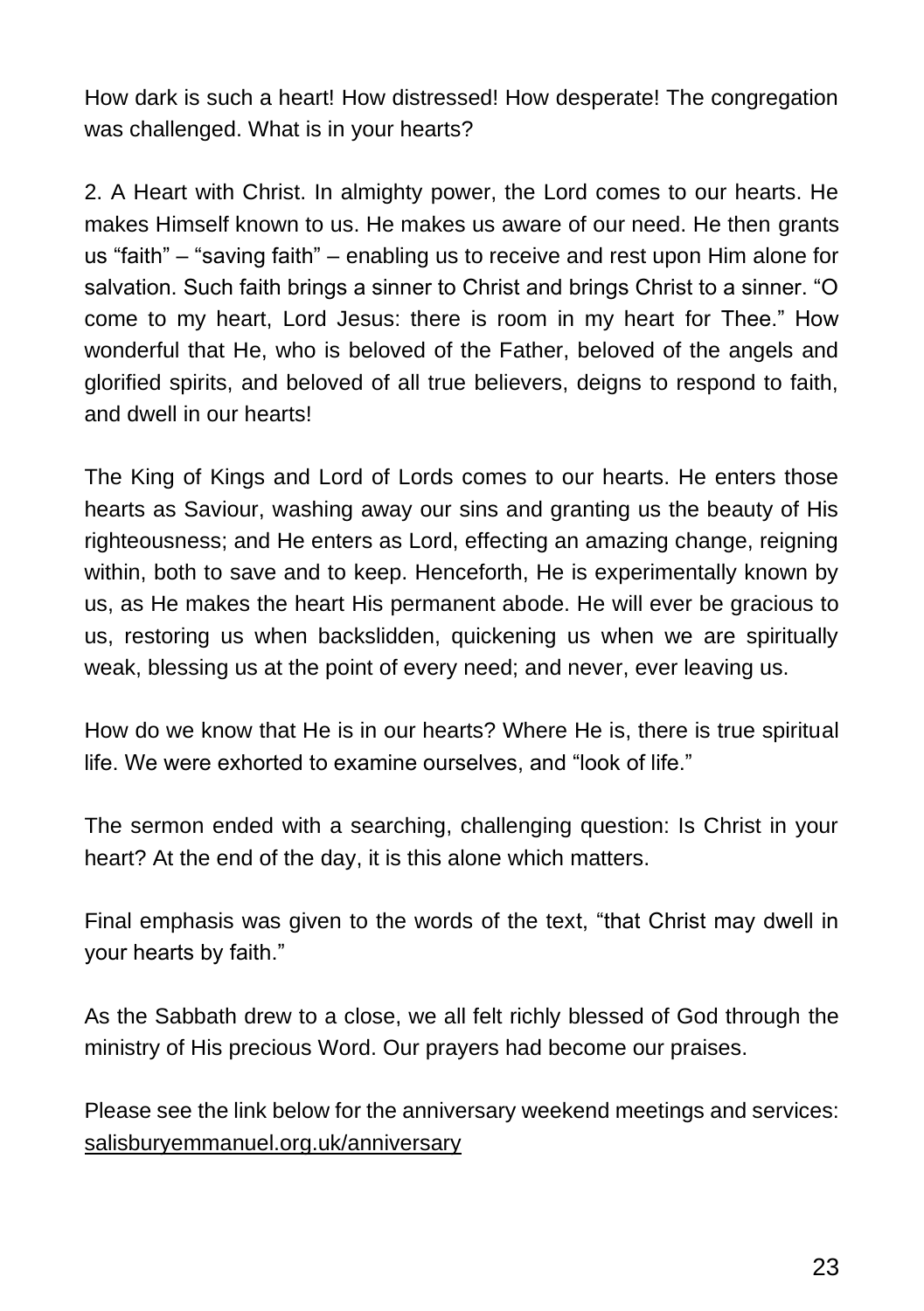## **FELLOWSHIP NEWS**

### **Liz Storey**

It is approaching the time of the year when some of our young people are studying for exams and/or needing to make decisions about possible jobs or further education. We therefore pray that the Lord would help them and guide them in their future plans.

The 'Ladies' Bible and Craft' group and the 'Men's Prayer Breakfast' group continue on a monthly basis and, if any have not yet attended and would like to, they would be most welcome. As well as a precious time of Christian fellowship it is a good opportunity to get to know others in our Church a little better. In case any ladies are concerned, the 'Craft' element does not require any great skill, although some (myself not included) are very talented, but a piece of cake that is generally in ready supply helps things along nicely!

Please remember the Youth Work as it recommences after the holiday break and as the leaders plan the new term's lessons and activities. The Sunday School started a Friday Club recently, so we pray that this further Gospel opportunity would be used by the Lord for the saving of souls and that it would also be a means of encouraging more children to come along.

We are so thankful to the Lord to hear good reports from Pastor Thackway and Margaret following Margaret's recent surgery and her subsequent appointment with the Consultant. We continue to pray very much for them as they now move from Holywell to Salisbury, and especially that the Lord will provide a suitable property for them to buy here, now that their house is sold. We acknowledge the gracious dealings of our God in bringing them to us, and providing so wonderfully for us as a Church at this time.

We continue to be mindful of those in our fellowship who have been unwell in recent days and who are still recovering; those who are awaiting on-going treatment; or those who are still experiencing pain or poor health. It is good to pray for one another, but better still to know we have a God who is able to supply all that we need.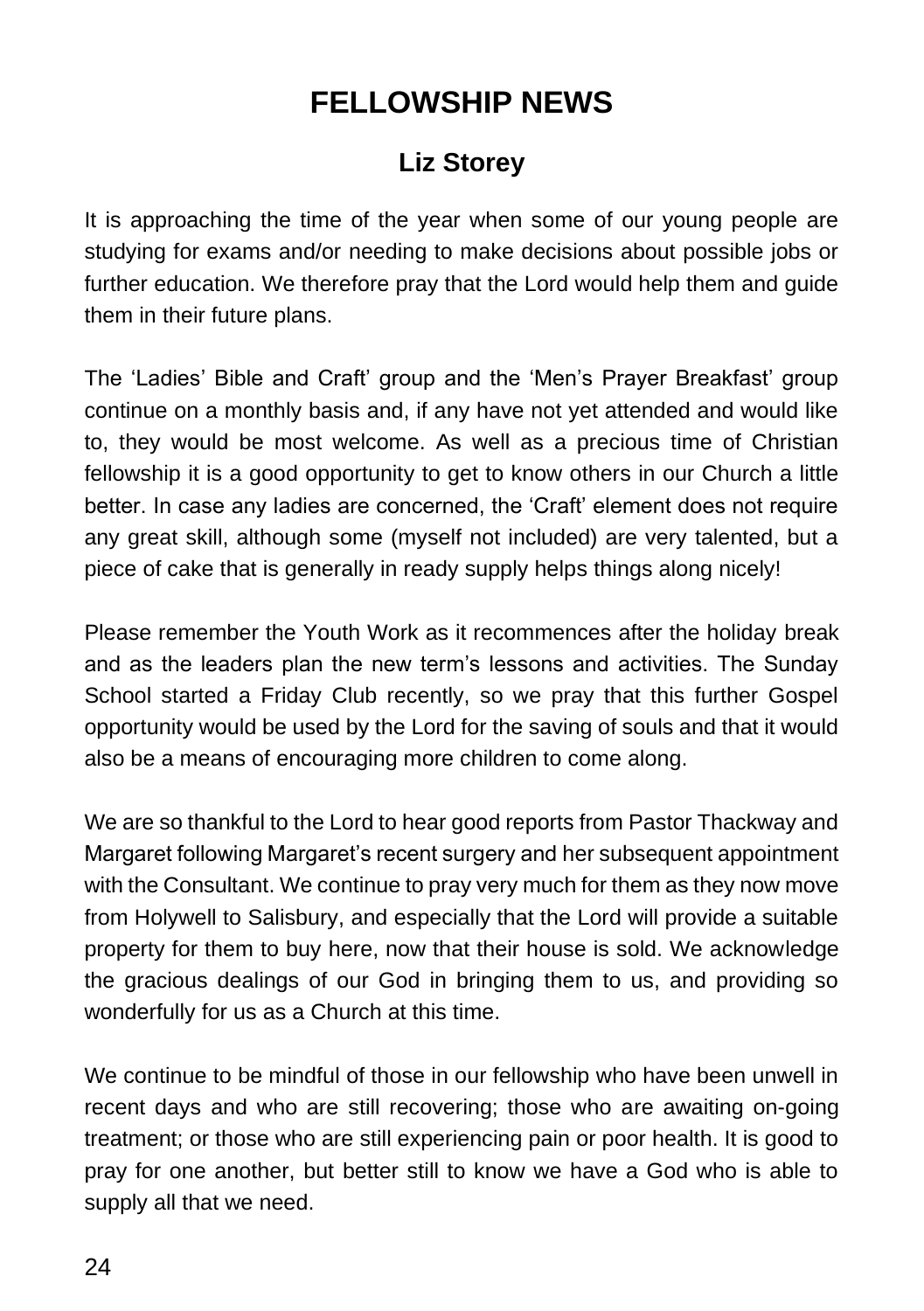Our Open-Air Witness in the Guildhall Square started again last month and continues now each month on a Saturday at 11am, until October. If you are able to lend support, check out your Church Calendar for the dates, or listen to the weekly notices as to when they are on. We pray that as the Gospel is shared with those in our locality, they would be drawn to the Saviour.

We remember too those presently seeking employment and those who have started new jobs. Chloe S has submitted her CV for consideration in a variety of voluntary employment roles in the area, and she is also looking to the Lord for the provision of future accommodation.

# **WORDS OF THANKS**

We thank God for all the blessings of His grace over the last 50 years and we thank the officers and members for all that was done over the Anniversary Weekend, making it such a precious and memorable time. Our hearts are full of gratitude for friends, many of whom travelled great distances to be with us on this special occasion. Your friendship and fellowship are deeply appreciated and we were so pleased to see you that weekend.

The preaching of God's Word on the Saturday and on the Lord's Day was so profitable and helpful; and we particularly thank those who ministered so ably in the Lord's name: Maurice Roberts, William Macleod, and Dewi Higham. It was also a great joy to see their wives who accompanied them.

So many kind things were said at that time; and the love and support which were in evidence made us so thankful for our true and faithful friends.

Although neither Jill nor I could be physically present, we were able to watch the proceedings online; and we wish to thank the officers, members and friends for Jill's beautiful bouquet of flowers and also for the very generous monetary gift, intended for family occasions and, hopefully, for a family holiday together. Thank you, dear friends, for such a blessed and happy weekend.

*Malcolm & Jill Watts*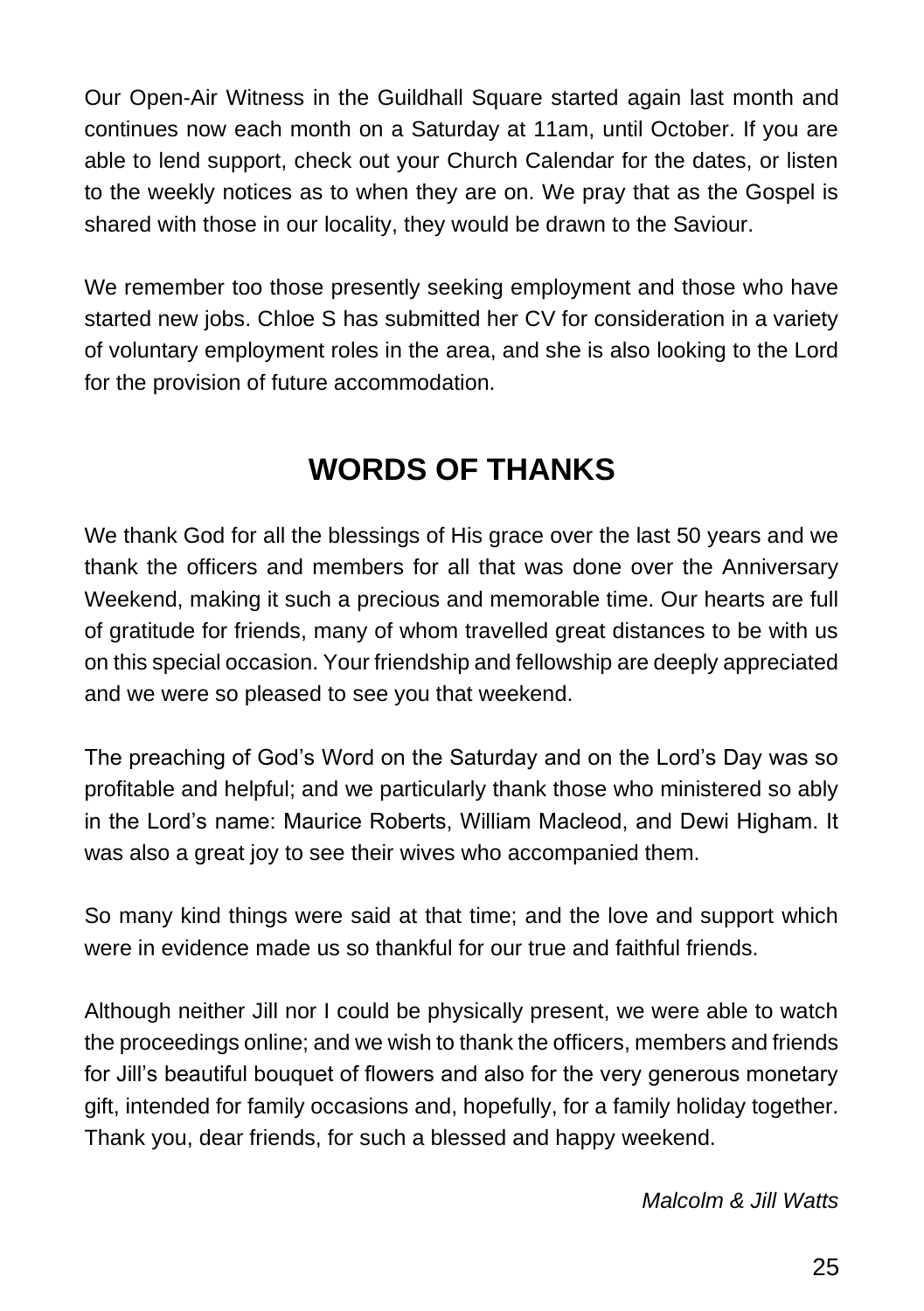The church here in Salisbury is so grateful for the loving, prayerful, and very practical support of Christian friends and churches in fellowship with us. Through a very difficult time, this kindness has meant so much to us, far more than we can say; and we thank you from the depths of our hearts. The Lord richly bless you for all your concern and for all your very kind help.

*The members of Emmanuel Church, Salisbury*

# **THE INSTALLATION OF REV JOHN P. THACKWAY AS MINISTER OF EMMANUEL CHURCH, SALISBURY.**

This will take place, God willing, in the church building on Saturday, 18th June, at 3pm. At the request of Mr Thackway, Malcolm Watts will minister God's Word on this very special occasion.

Refreshments will be provided after the service.

We hope many will be able to join us in welcoming John Thackway as our new minister.

## **PLATINUM JUBILEE COMMEMORATIVE BIBLES**

We are all well aware that 2022 marks the truly unique 70th anniversary of Queen Elizabeth II's accession to the throne of Great Britain & Northern Ireland. At her coronation in 1953, the Queen was presented with an Authorized Version of the Bible, with these accompanying words:

"*Our gracious Queen: to keep your Majesty ever mindful of the Law and the Gospel of God as the Rule for the whole life and government of Christian Princes, we present you with this Bible, the most valuable thing that this world affords. Here is Wisdom; This is the royal Law; These are the lively Oracles of God*."

In response to the Anniversary occasion, the Trinitarian Bible Society has specially produced the Platinum Jubilee Commemorative Bible which it hopes will be widely distributed free of charge to schools across the land.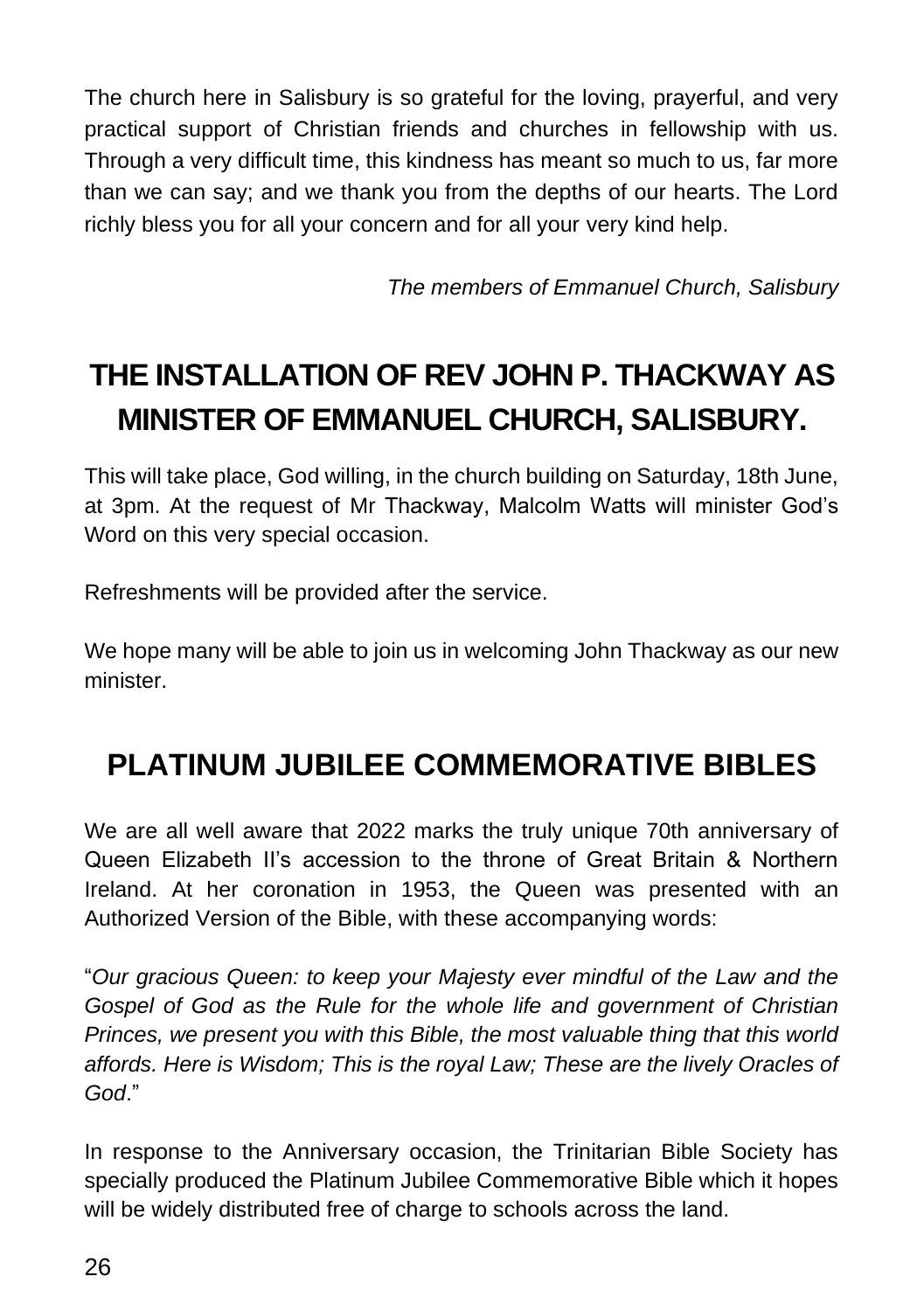In this regard may we kindly draw your attention to the article in the January – March 2022 edition of the TBS Quarterly Record (pages 32 – 35) detailing the ways in which we as a church could be involved in this distribution opportunity. The Wessex Auxiliary is already fully involved in this great endeavour to put the Word of God into the hands of boys and girls in our schools as outlined in their latest Newsletter (issue no. 9) and has further details of how we can help, including that of the need of assistance in emailing the considerable numbers of schools in the Wessex region.

Although the main thrust of the Auxiliaries' Platinum Bible distribution is to Year 6 school leavers in Primary Schools, a church could decide to widen its offer of Bibles to children of other year groups within a particular school or schools if it so desired. Emmanuel Church has members' children in six primary schools in the area (please see Hazel M or Simon T for the schools' names). Perhaps the church would be interested in offering Platinum Jubilee Bibles to these schools in particular? If you would like to know more Simon T would be pleased to answer your questions.

### **OLIVER CROMWELL**

### **Malcolm H. Watts**

### **Part 1**

Opinion about Oliver Cromwell has always been sharply divided. In a Royal Proclamation he was described as 'a certain base mechanic fellow'<sup>1</sup>. Edward, Earl of Clarendon, thought him 'a brave' but 'bad man'<sup>2</sup> . On the other hand, John Milton, a devoted admirer, wrote of him:

'Cromwell, our chief of men, who through a cloud

Not of war only, but detractions rude,

Guided by faith and matchless fortitude

To peace and truth thy glorious way hast ploughed...<sup>'3</sup>

<sup>1</sup> John Thurloe, *State Papers* (London: Printed for the Executor of the late Mr Fletcher Gyles; Thomas Woodward and Charles Davis, 1742), vol. 2, p. 248

<sup>2</sup> G. D. Boyle (Editor), *Characters and Episodes of the Great Rebellion, Selected from The History and Autobiography of Edward, Earl of Clarendon* (Oxford: Clarendon Press, 1889), p. 284

<sup>3</sup> John Milton, *Sonnet to the Lord General Cromwell*, May 1652, included in *The Poetical Works of John Milton* edited by David Masson, M.A., LL.D. (London: Macmillan and Co., 1874) vol. II, p.484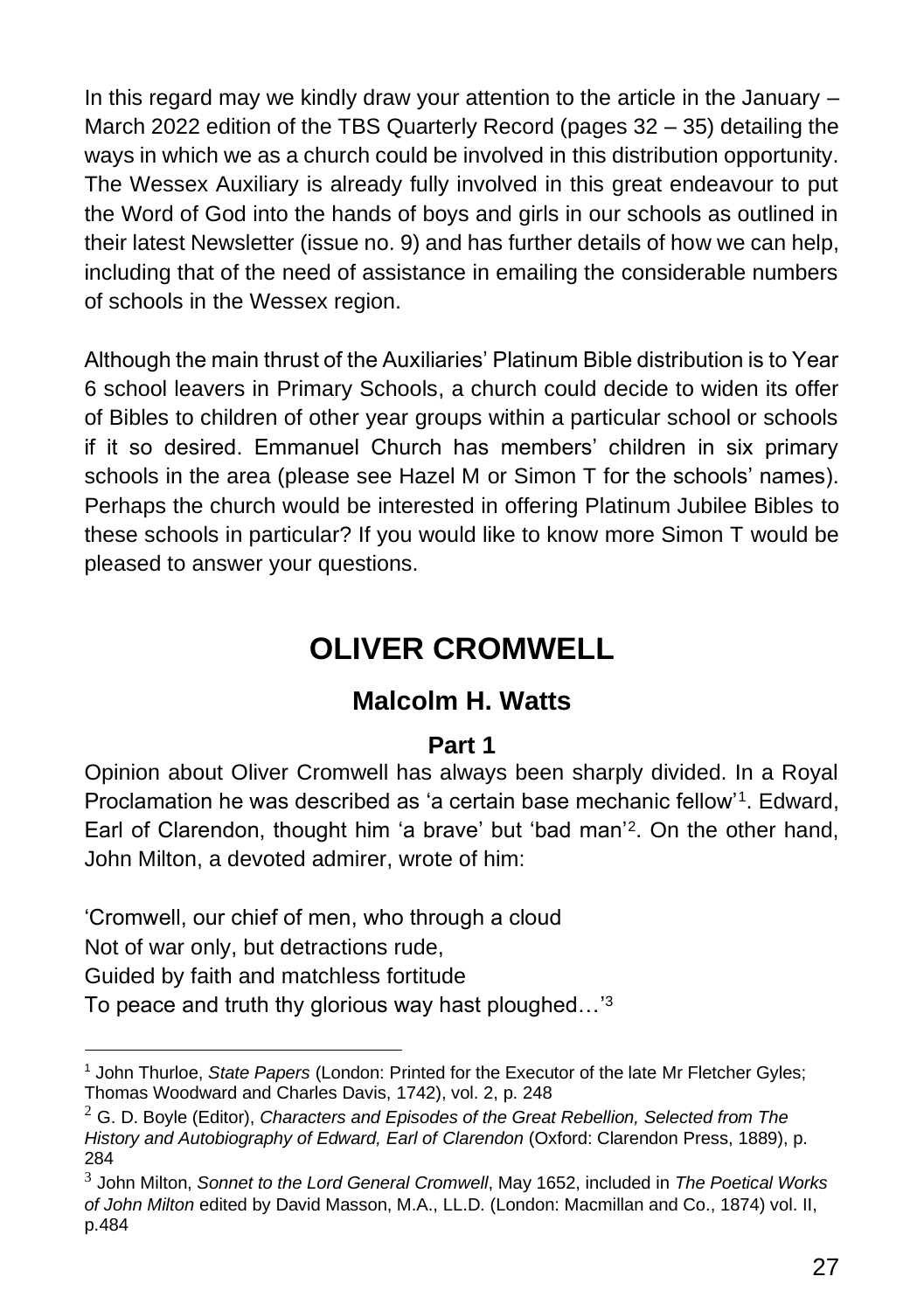And Robert Baillie, the Scottish Commissioner at the Westminster Assembly, once called him 'a very wise and active head, universallie well beloved, as religious as stout (or, courageous).'<sup>4</sup>

Even in more modern times there is controversy over his reputation. Sir Winston Churchill, in his *History of the English Speaking Peoples*, accuses him of 'merciless wickedness' and even says that he 'debased the standard of human conduct and sensibly darkened the journey of mankind.'<sup>5</sup> But, on the other side, Maurice Ashley (who rather ironically was one-time research assistant to Churchill) wrote a book entitled *The Greatness of Oliver Cromwell* and he concludes that book with the words - 'Oliver Cromwell was a Christian by practice as well as precept…we may salute the greatness of Oliver Cromwell<sup>'6</sup>

I propose to give an account of Cromwell's life and then some assessment of the man, who was 'Protector and Puritan'.

### **1. Early Life**

Oliver Cromwell was descended, on his father's side, from Richard Morgan, son of Thomas Cromwell's sister. Thomas Cromwell, Earl of Essex, had been well-known, of course, as chief adviser to Henry VIII; and Richard Morgan took the surname of his powerful uncle and entered the service of King Henry.

Oliver's father was Robert Cromwell, one of the 'quiet Protestant gentry', who was a conscientious Landlord, a Member of Parliament, and a Justice of the Peace. Robert married Elizabeth Steward in 1590. She came from Norfolk and belonged to a family of wealthy landowners. After the death of her first husband, she married Robert in the year 1590. And so, as Cromwell says of

 $4$  Robert Baille, The Letters and Journals of Robert Baillie, A.M., edited by David Laing (Edinburgh: Printed for Robert Ogle, 1841), vol. 2, p. 229

<sup>5</sup> Winston Churchill, *A History of the English- Speaking Peoples* (London: Cassell and Company Ltd., 1936), vol. 2, p 232. However it is true to say that elsewhere Churchill writes more favourably of him, as when he refers to him at the height of his power as "the champion of Protestantism, the arbiter of Europe, and patron of learning and the arts. We feel the dignity of his bearing to all men, and his tenderness towards young people. We feel his passion for England, as fervent as Chatham's, and in some ways more intimate and emotional. No one can remain unconscious of his desire to find a moral basis for his power, or of his sense of responsibility to his country and his God ranging far beyond the horizon of his life" (ibid. p 249)

<sup>6</sup> Maurice Ashley, *The Greatness of Oliver* Cromwell (London: Hodder and Stoughton, 1957), p.369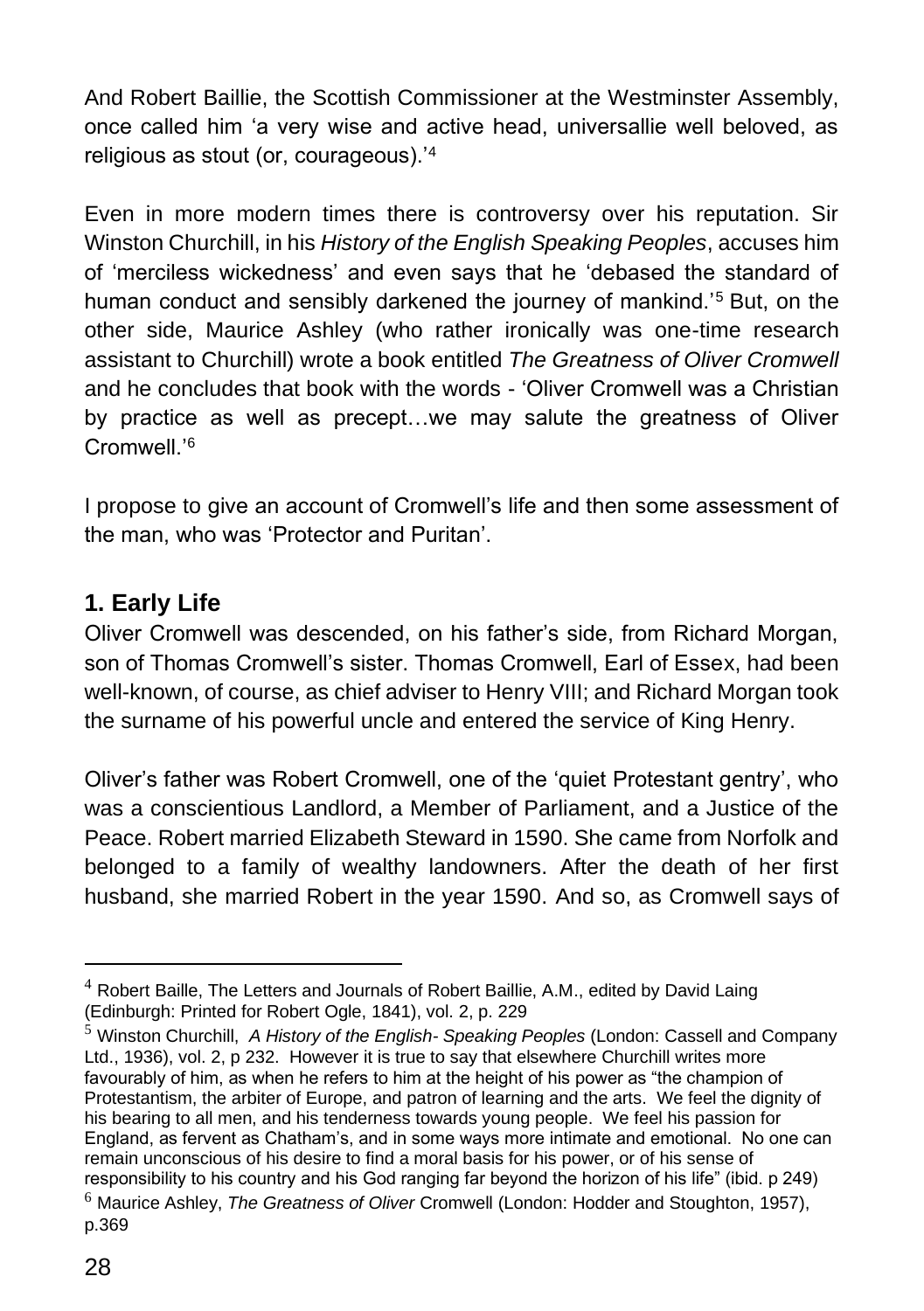himself in one of his speeches, 'I was by birth a Gentleman; living neither in any considerable height, nor yet in obscurity.'<sup>7</sup>

Oliver Cromwell was born at Huntington, on April 25th, 1599, and was named after his uncle, Sir Oliver Cromwell of Hinchinbrook. He was the fifth child born to Robert and Elizabeth. They had ten children in all, but Oliver's two brothers dying young, he became their only surviving son. At the time when Oliver was born, Elizabeth I was on the throne and William Shakespeare was alive. Precious little is known of his younger years, but when aged four, it is thought that he may have witnessed the royal party arriving at Hinchinbrook. King James, son of Mary Stuart, coming from the North to take possession of the English Throne, stayed for a while at Sir Oliver's residence.

There can be no doubt that Oliver was blessed with a Godly upbringing, his father being, as Samuel Gardiner calls him, 'a man of sober Puritanism'<sup>8</sup> and his mother was clearly in sympathy with that Faith. In this home, therefore, there was in evidence 'a trustful faith in God'.

Oliver attended the Free School next to the Hospital of St. John at Huntingdon. The headmaster there was Dr Thomas Beard, a Cambridge Graduate and Clergyman (1565-1632), and 'a ferocious Puritan who believed the Pope was the Antichrist'<sup>9</sup> . Certainly Beard published, in 1597, a work entitled The Theatre of God's Judgements, a book which set out to show, by vivid examples, that wicked men - including Kings and Rulers! – are often punished by God in this life. Later, in 1616, he wrote A Retractive of the Romish Religion, dedicating this new book to Sir Oliver Cromwell, whom he warmly commended for his love of 'true religion' and his detestation of 'the Romish Synagogue'.

In 1616, when Oliver was just seventeen years old, he proceeded to the nearby University of Cambridge. His College was Sidney Sussex, which had a firm Protestant foundation and existed, primarily, to train men for the Christian Ministry. The Masters and Fellows of this College had to be those who abhorred Popery, and the students were forbidden to attend taverns or use dice and the cards. The Master of the College at this time was Dr Samuel

<sup>7</sup> *Oliver Cromwell's Letters and Speeches* (Third Edition, in Three Volumes), edited by Thomas Carlyle (London: Chapman and Hall, 1886), vol. 3, p.7

<sup>8</sup> Samuel Rawson Gardiner, M.A., *Oliver Cromwell* (London: Longmans, Green and Co., 1901), p.2

<sup>9</sup> C. V. Wedgwood, *Oliver* Cromwe*ll* (Gerald Duckworth & Co. Ltd., 1973), p.10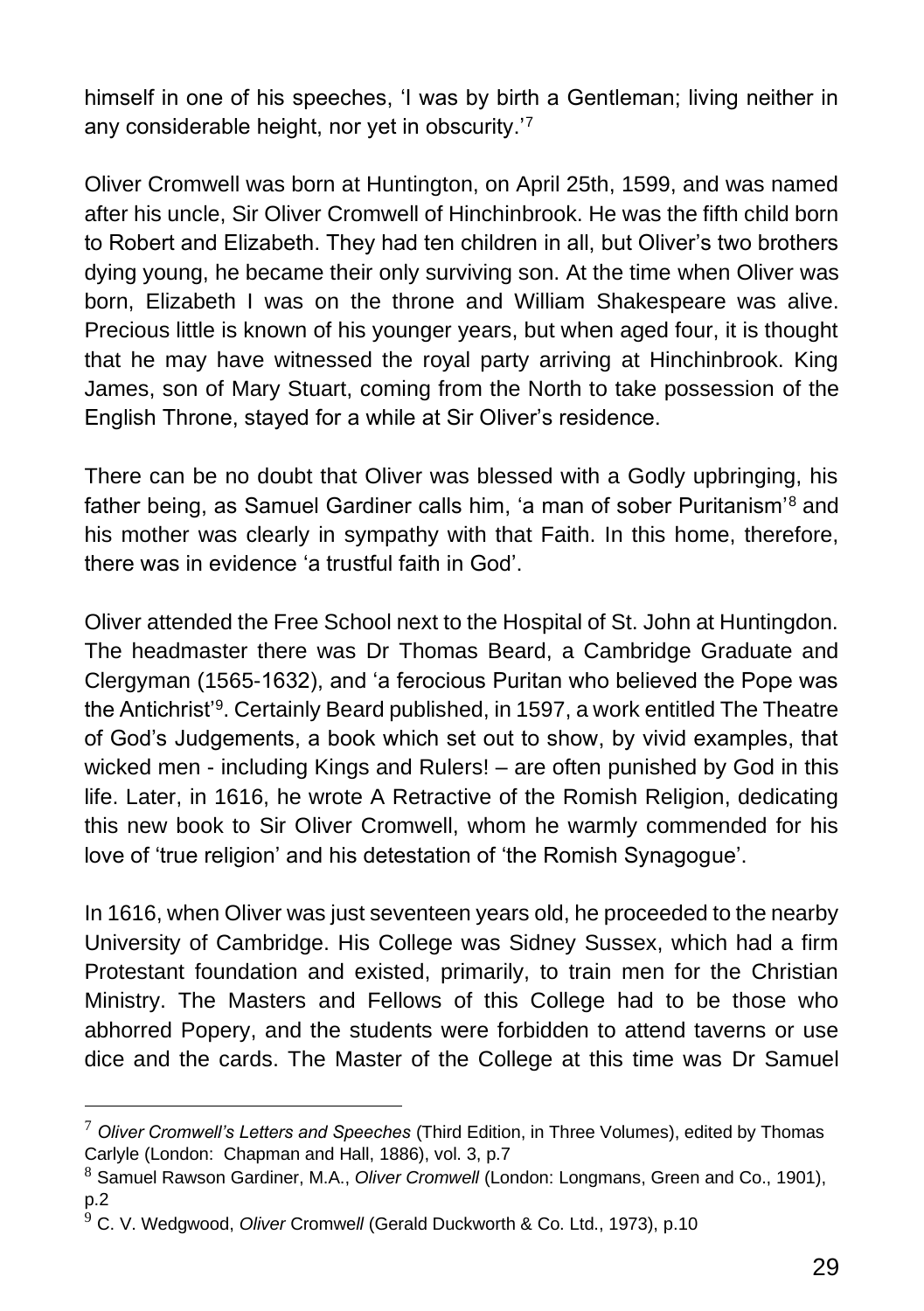Ward, 'a true Protestant' as well as a strong Calvinist and Puritan. He was later invited by the King to be one of the English delegates at the Synod of Dort. Sadly, Oliver's time at University was cut short by the sudden death of his father in 1617. This made it necessary for him to return to Huntingdon and to act as head of the family, looking after his mother and his unmarried sisters.

### **2. Conversion to Christ**

When twenty or twenty-one years old, Oliver was introduced at Felsted in Essex to Sir James Bourchier, a wealthy City of London merchant and landowner. It was while visiting Bouchier in London that he met this man's eldest daughter, Elizabeth. She was two years his senior, but he fell in love with her, and they married at St. Giles Cripplegate on 22nd August, 1620. Oliver loved her very much, as may be seen in one of his later letters in which he affectionately says to her, 'thou art dearer to me than any creature.'<sup>10</sup> They received the gift of a son, Robert, in 1621, Oliver in 1623, Bridget in 1624, Richard in 1626, Henry in 1628, and Elizabeth in 1629. In all they had five sons and four daughters. For Oliver, the years which followed were years of comparative seclusion, in which he busied himself in matters domestic and agricultural. 'It is…in these years', observes Thomas Carlyle, 'that we must place… what he (Oliver), with unspeakable joy, would name his Conversion; his deliverance from the jaws of Eternal Death.'<sup>11</sup>

About this time, Sir Theodore Mayerne, a leading physician, noticed that Oliver was 'exceedingly melancholy.' Often, in the middle of the night, Dr John Simcott, another physician, would be called for and he would seek to bring Oliver some relief. D'Aubigne puts this down, at least in part, to Oliver's experience of conviction of sin. His actual conversion to Christ is undated, but later, in 1638, he wrote to his cousin Mrs St. John, reflecting on the event as follows: 'Blessed be His name for shining upon so dark a heart as mine! You know what my manner of life hath been. Oh, I lived in and loved darkness, and hated light; I was a chief, the chief of sinners. This is true: I hated godliness, yet God had mercy on me. Oh the riches of His mercy! Praise him for me; pray for me, that He who hath begun a good work would perfect it in the day of Jesus Christ.' <sup>12</sup>

<sup>10</sup> *Letters*, vol. 2, p. 124

<sup>11</sup> *Letters*, vol. 1, p.46

<sup>12</sup> *Letters*., vol. 1, p 90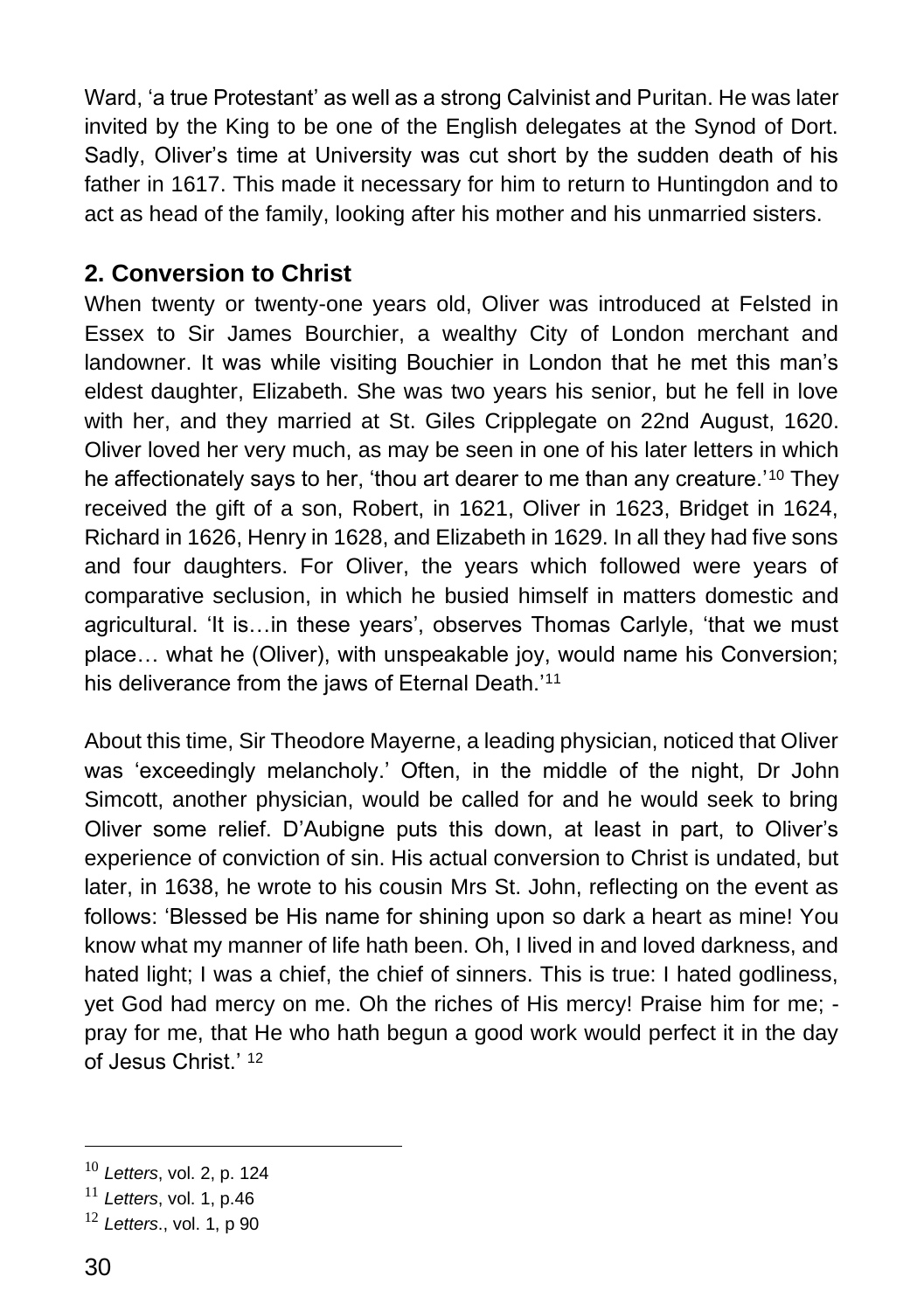Now whatever the precise circumstances of his conversion, one thing is certainly true: the sinfulness of his heart and life led him to the Saviour. In one of his letters to Bridget Ireton, his daughter, he writes, in 1646, 'Who ever tasted that the Lord is gracious, without some sense of self, vanity and badness.'<sup>13</sup> And, furthermore, he was brought to exercise saving faith. Writing in 1652 to Charles Fleetwood, his son-in-law, he remarks, 'Acts of obedience are not perfect, and therefore yield not perfect Grace. Faith, as an act, yields it not; but 'only' as it carries us unto Him, who is our perfect rest and peace; in whom we are accounted of, and received by, the Father, - even as Christ Himself…Rest we here, and here only.'<sup>14</sup>

Was it Beard's influence, we wonder? Or was it through a process of selfexamination? We just do not know. But as Carlyle says, 'Oliver was henceforth a Christian man, not on Sundays only, but on all days, in all places and in all cases.'<sup>15</sup> John Owen wrote to him in 1654, mentioning the 'communication of His (God's) love in Christ Jesus, and the merciful, gracious distributions of the unsearchable riches of grace, and the hid treasures thereof purchased by his blood' - and then he adds, most significantly, 'Of both these you have had full experience.'<sup>16</sup>

*To be continued*

## **CHRIST THE SINNER'S HIDING-PLACE. PS. 32:7**

- 1. Hail, sovereign love, that first began The scheme to rescue fallen man! Hail, matchless, free, eternal grace, That gave my soul a hiding-place!
- 2. [Against the God who rules the sky I fought with hand uplifted high; Despised the mention of his grace, Too proud to seek a hiding-place.

 $13$  Letters, vol. 1, p.227

<sup>14</sup> *Letters*, vol. 2, p. 246

<sup>15</sup> *Letters*, vol. 1, p.46

<sup>16</sup> John Owen, *The Works of John Owen*, vol. 11, p.5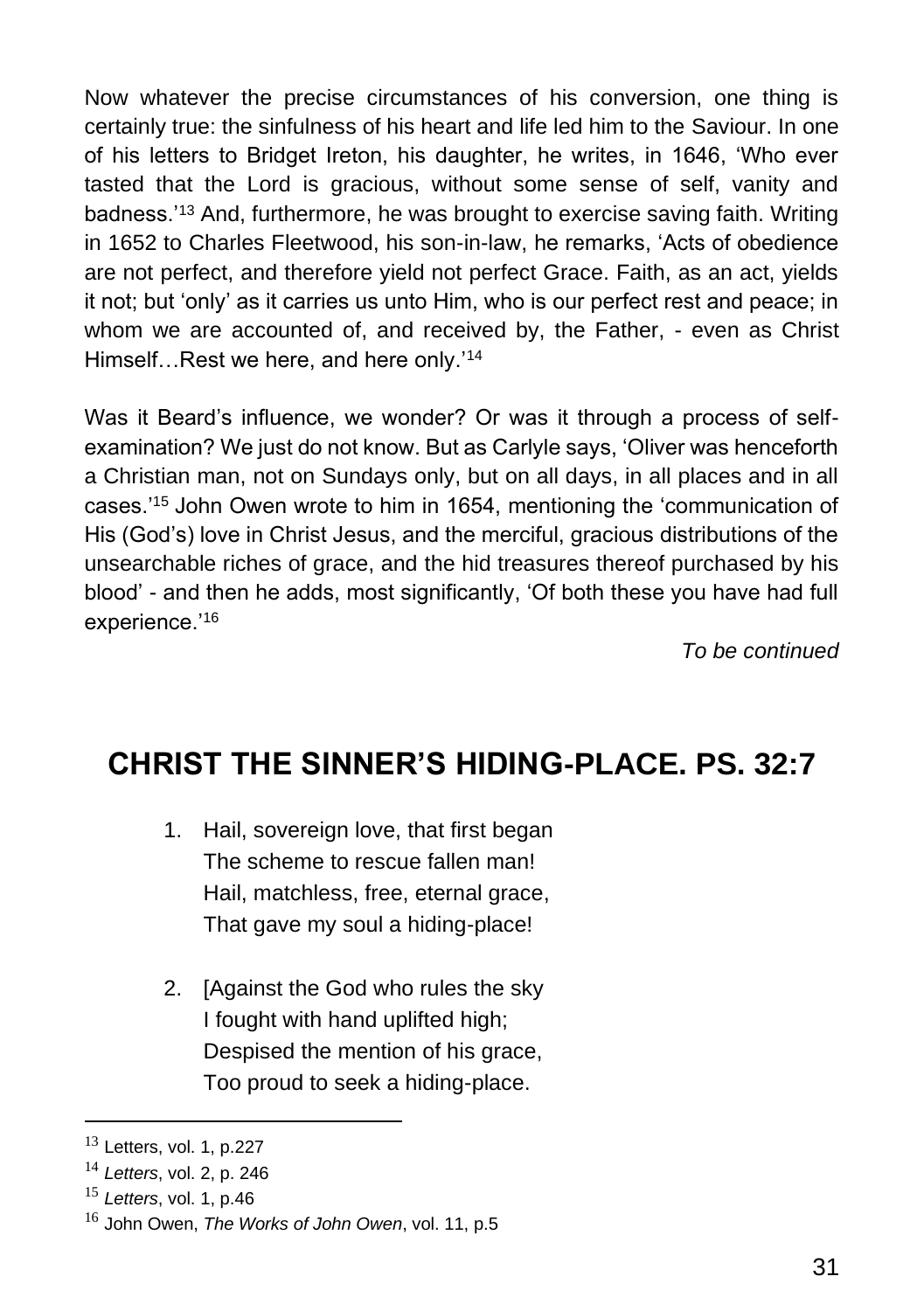- 3. But thus the eternal counsel ran: "Almighty love, arrest that man!" I felt the arrows of distress, And found I had no hiding-place.
- 4. Indignant Justice stood in view; To Sinai's fiery mount I flew; But Justice cried, with frowning face, This mountain is no hiding-place!
- 5. Ere long a heavenly voice I heard, And Mercy's angel-form appeared; She led me on, with placid pace, To Jesus, as my Hiding-place.]
- 6. Should storms of seven-fold thunder roll, And shake the globe from pole to pole, No flaming bolt could daunt my face, For Jesus is my Hiding-place.
- 7. On Him almighty vengeance fell, That must have sunk a world to hell; He bore it for a chosen race, And thus became their Hiding-place.
- 8. A few more rolling suns, at most, Will land me on fair Canaan's coast. Where I shall sing the song of grace, And see my glorious Hiding-place.

*Jehoida Brewer (1751-1817)*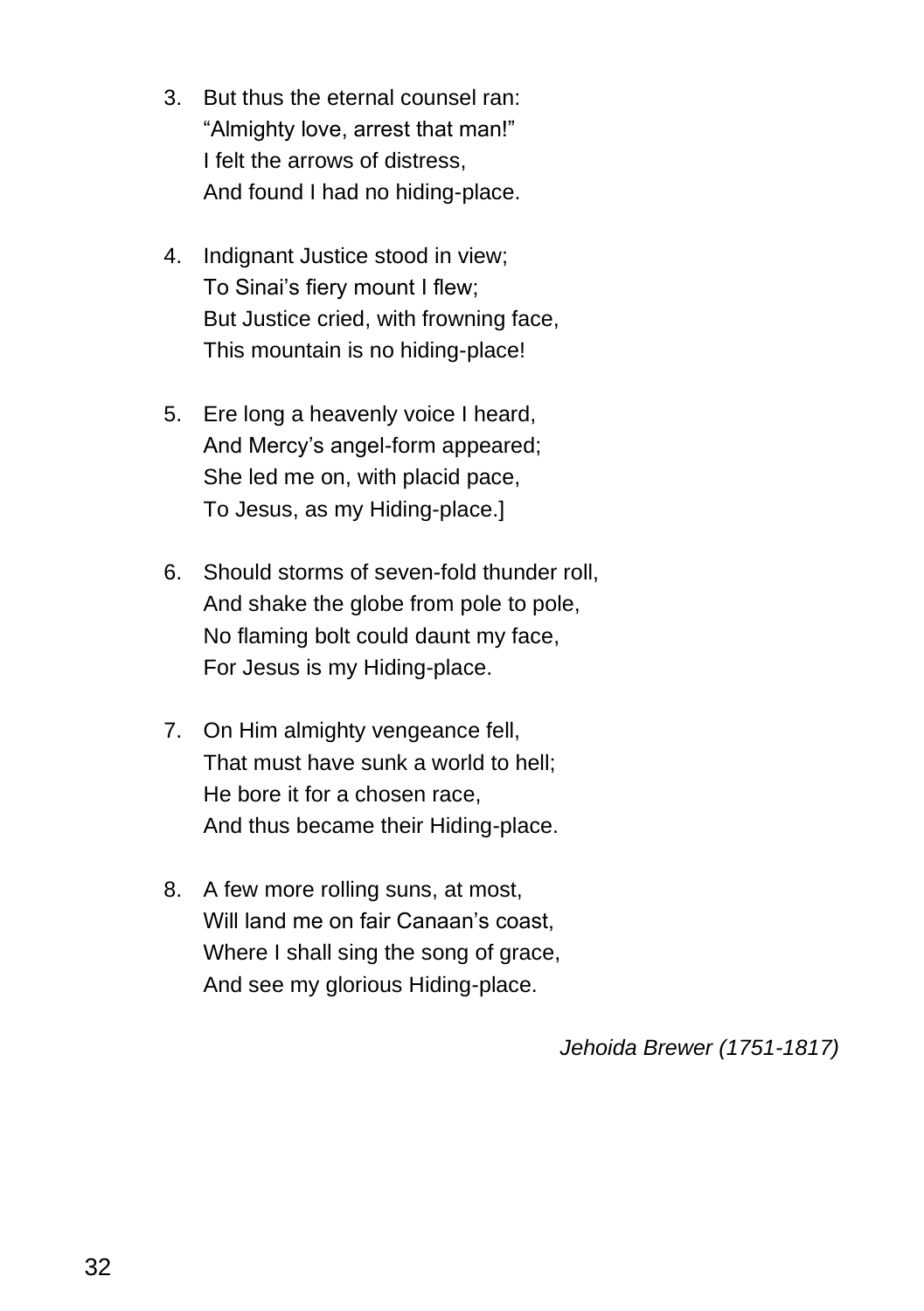# **GLEANINGS FROM THE FAREWELL SERMON OF JOHN BERRIDGE (1716-1793)**

Source: The Gospel Pedlar, by Nigel R. Pibworth

"*Trust in him at all times; ye people, pour out your heart before him;God is a refuge for us*." Psalm 62, verse 8

This psalm is a very precious one, full of gospel manna; containing directions for the church how to walk with God. The psalmist says in verse 1, "Truly," in good truth, "my soul waiteth upon God; from him cometh my salvation." And does he not give a good reason why his soul waited upon God? It was because all his salvation came from Him. And where shall a sinner look but to Him that has purchased salvation for sinners, and brings it to them who find their need of it?

He then says in verse 5, "my soul wait thou only upon God". "Only" is a very little word, but is very emphatical, for it is a common case with people to make Christ half a Saviour, relying upon Him and upon themselves, saying they are to be saved by faith and works. No, says David, that will not do for me: I must have all my salvation from the Lord. "He only is my rock", the rock on which my heart shall rest - that is, on Jesus. And if not, your rock which you trust in will slip away from you. Jesus will not suffer His glory to be diminished, nor let any steal one jewel from His crown, for He is worthy of all the honour that we can give to Him, and He is jealous of His honour.

David then says, I shall not be greatly moved, while the Lord only is my rock and my salvation… He is my defence from time to time; I shall not be greatly moved. The word "greatly" is often of use to the children of God, who fall into doubts at times, ready to fear they shall fall from their confidence.

Now if David encourages himself in trusting in the Lord, we have also the same reason, for our hearts at times are ready to sink… Therefore, take David's words: "my soul, wait thou only upon God: for my expectation is from him." But Satan may say: "where will you look and go?" What says Peter? "Lord to whom shall we go? Thou hast the words of eternal life." So, we may say to our souls, when they are beginning to doubt.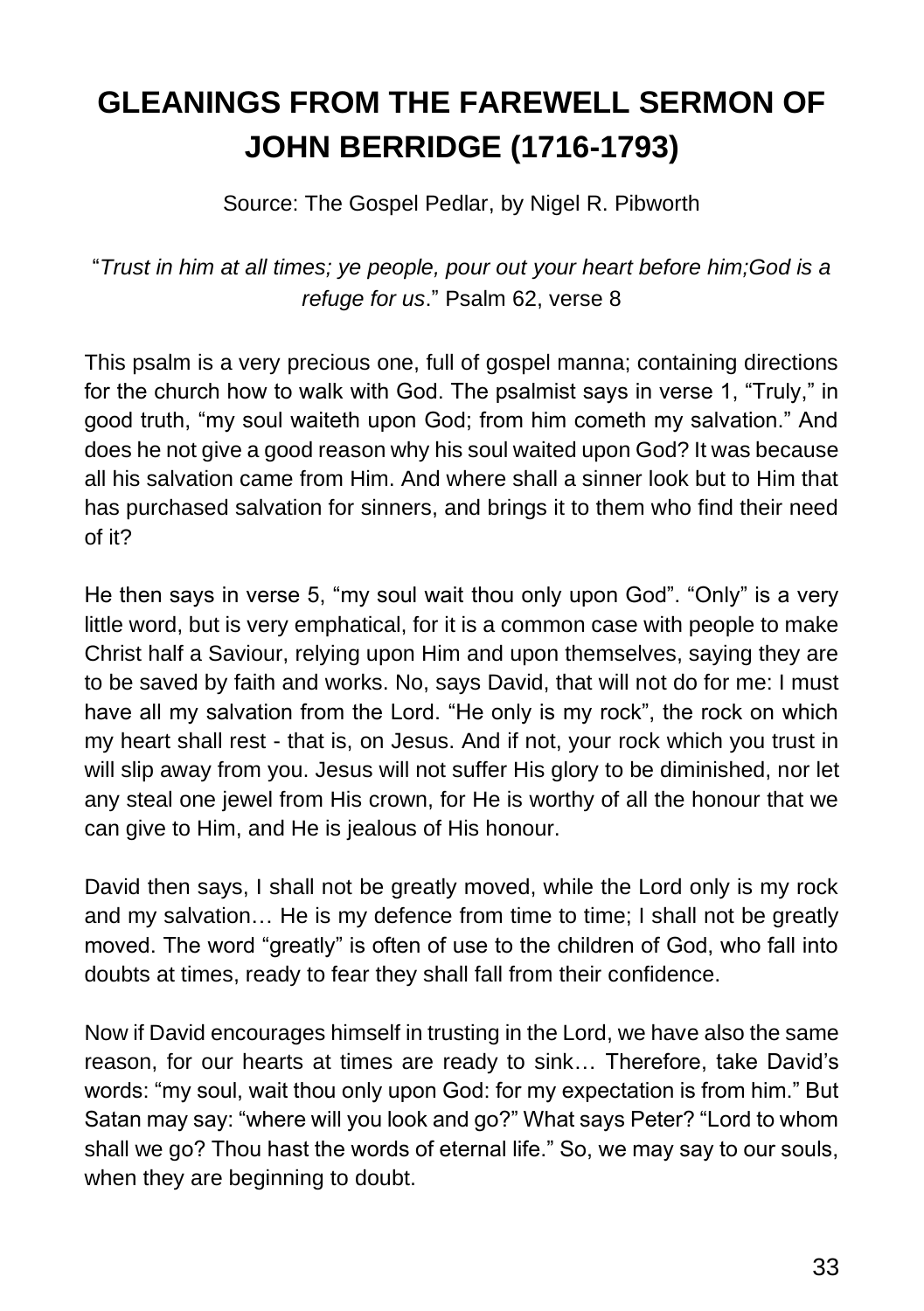Then David adds, "The Lord only is my defence". I find Him so while I am trusting in Him: though I am often afraid, yet He is better to me than either my fears or my hopes.

He adds, "I shall not be moved". Then, by exhorting and waiting upon the Lord, he gets more strength… The Lord is my defence: he holds me up, carries me on, and at length He will bring me to Himself in glory.

Then David goes on, "Trust in the Lord at all times, ye people…" Make Him your confidence for all things- not only for all things, but for all times. When people are in peace and prosperity, they do not seem so much to see their need of trusting in the Lord as they did: but they are ready to drop their confidence when the Lord has given to them what they want of worldly things. Now this is a shameful practice and the Lord often takes away what he had given them, because they make a bad use of it. Has the Lord given you outward peace and prosperity? Trust in Him to preserve it; for none can preserve it but he who gave it.

There is nothing which the Lord delights in more than to hear His people, when they come to Him, plead His word, and hold it fast. Though Satan wants to take it away from you, never give it up. The Lord is never more glorified than when we go to him, relying upon his word, notwithstanding providences, and everything else against us. Yet, even then, says the poor soul, the Lord is for me; for Christ invites sinners to come, whoever they are.

"Pour out your hearts before him". This is a precious command. Many times the children of God are so burdened with grief, with sin, and worldly cares, that they know not how to bear them… What does the Lord say to them? He gives good advice… The first thing he tells them to do is to "pour out your hearts before me". The word "pour" plainly signifies that the heart is full of grief… The Lord is never weary with hearing the complaints of his people; therefore you should go, and keep nothing back... pour out all your complaints into his merciful bosom… make him your Counsellor and Friend.

"God is a refuge for us". Can you find no refuge in your fellow creatures, and have you nowhere to fly? Go to the Lord...He tells His helpless creatures, "I am a refuge for you". Remember the Lord will never suffer his promise to fail: "Faithful is he that promised".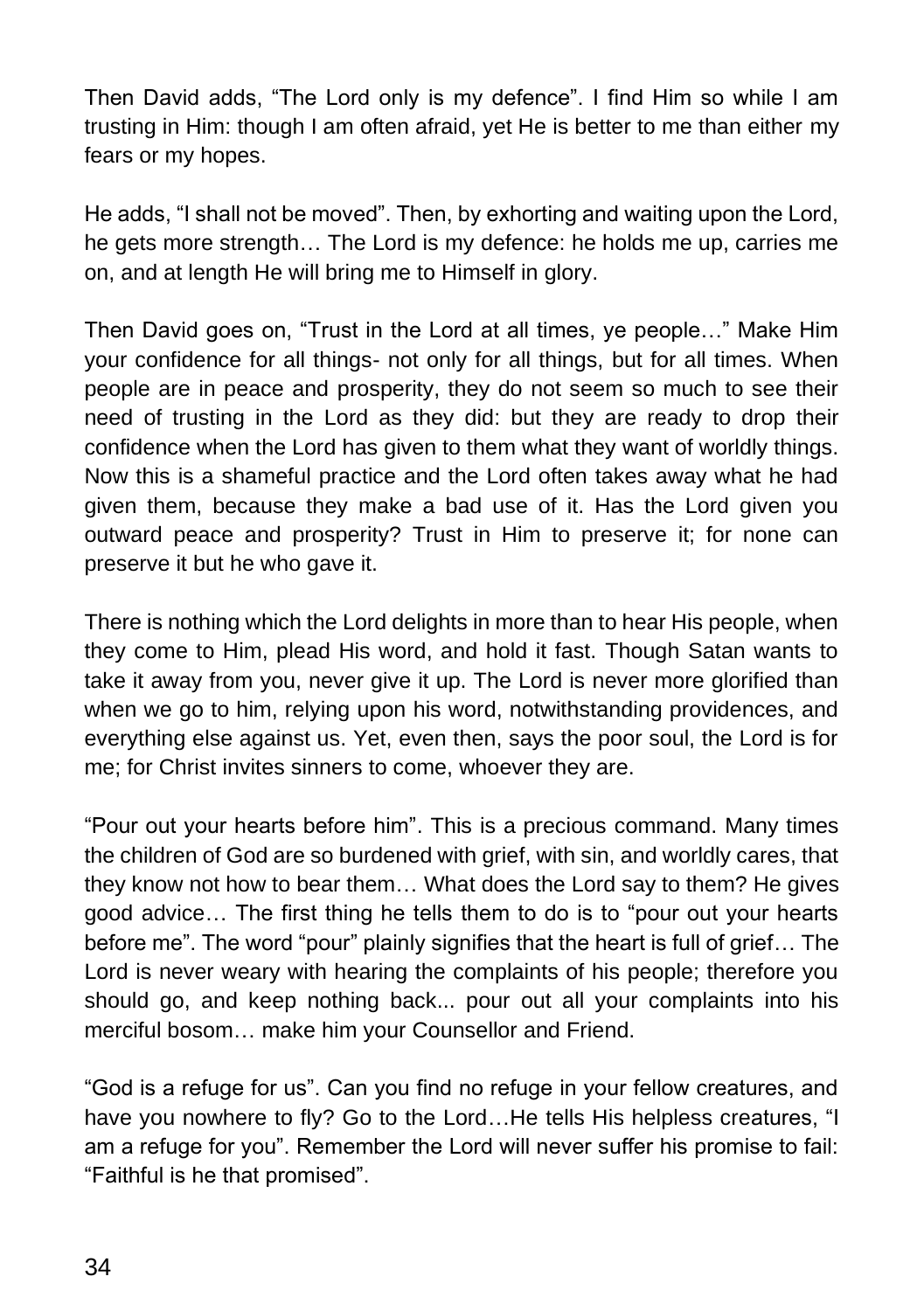I do not know a more precious verse in the scriptures than my text "Trust in him at all times, ye people." In health and in sickness, in life and in death, this will apply to Jesus: He is a refuge for us. What could you wish for more? Go, then unto him; doubt no more; cast away your doubts and fears; trust in him. If you cannot with full assurance, do it with some assurance, with a little faith, and expect more. Remember, the Lord loves to increase what he has given, and to build you up in faith and holiness.

*Submitted by Caty O*

## **THE SANCTIFICATION OF THE SABBATH**

*An extract from a sermon delivered by Samuel Blatchford (1767-1828) on 27 November, 1825, not long before his passing from this life to the next. His words still speak to a truth of great importance to our own generation almost two centuries later.* 

A very great part of the exercises of the Sabbath, duly sanctified on earth, bears a strong resemblance to the employments of the heavenly world. Heaven is an eternal Sabbath. There the spirits of just men made perfect approach with delight the seat of the infinite Jehovah. With adoring praise, they pour forth their lively gratitude. With exquisite pleasure, they contemplate the Author of all things, who governs and actuates the immensity of beings, which occupy the universe of life. The hallelujahs of praise break forth in uninterrupted harmony from every angel and every redeemed sinner.

And, my brethren, in the due sanctification of this holy day on earth; in a general consent to worship God; not to speak our own words, nor to think our own thoughts; to have our meditation of God; to crowd about his altars; to esteem a day spent in the courts of the Lord's house preferable to a thousand elsewhere: O! this is to congregate with the hosts of glory, and to constitute a heaven upon the earth.

Hereby we shall know Him who hath sanctified the Sabbath, and be maturing for those enjoyments, where there remaineth a rest, a *sabbatismos* (literally, a *sabbath-keeping*), for the people of God (Hebrews 4:9).